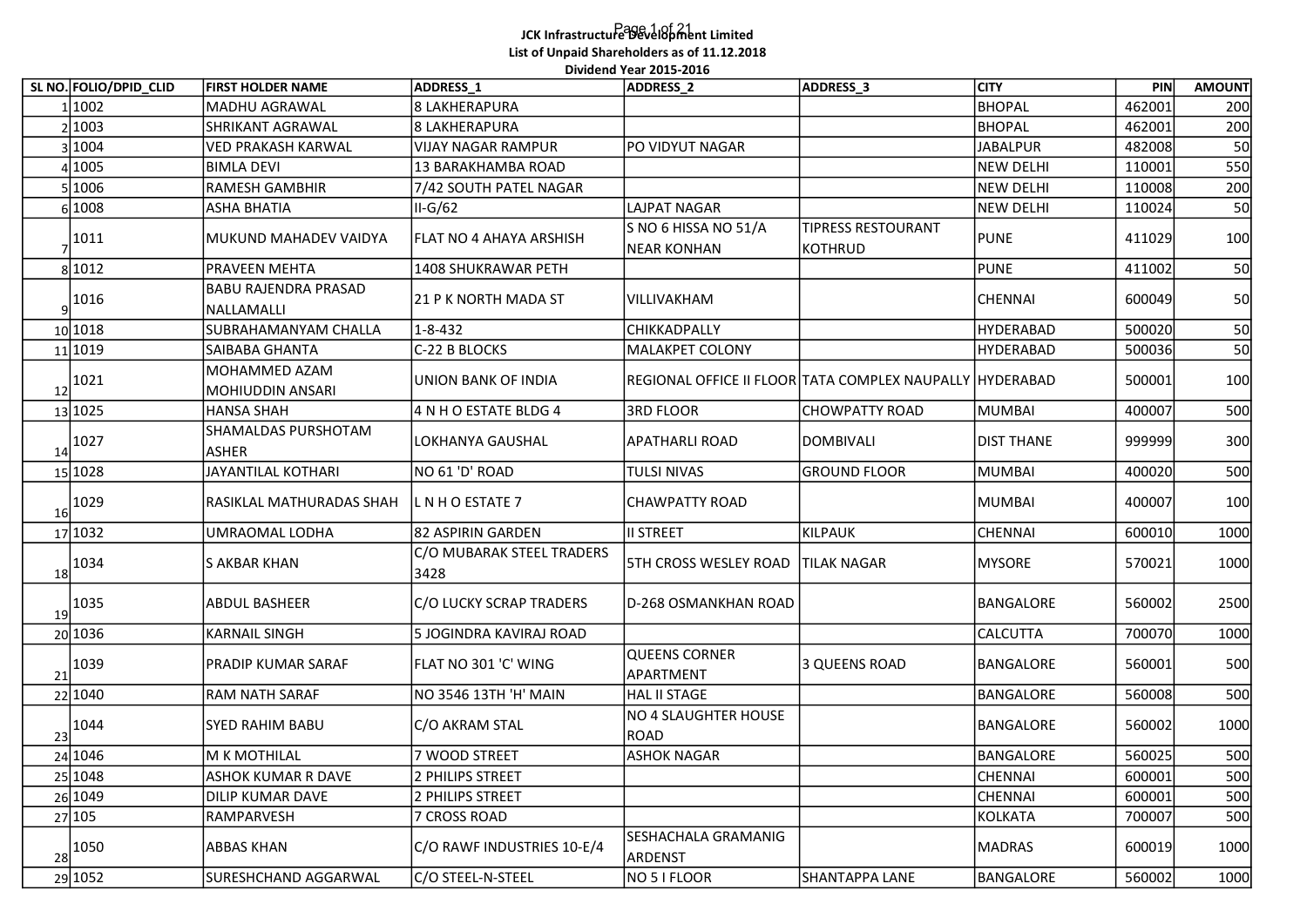## Page 2 of 21 JCK Infrastructure Development Limited List of Unpaid Shareholders as of 11.12.2018 Dividend Year 2015-2016

| SL NO. FOLIO/DPID_CLID | <b>FIRST HOLDER NAME</b>                         | ADDRESS 1                       | Dividend Year 2015-2016<br>ADDRESS_2 | ADDRESS_3                 | <b>CITY</b>                | PIN    | <b>AMOUNT</b> |
|------------------------|--------------------------------------------------|---------------------------------|--------------------------------------|---------------------------|----------------------------|--------|---------------|
| 30 1053                | <b>URMILA NAIK</b>                               | NEW HOUSING COLONY              | H NO 193                             | MAHADEVPURA               | BANGALORE                  | 560048 | 1000          |
| 31 1057                | S NAGARATHNA                                     | 5 CSI BUILDING                  | FORT MAIN ROAD                       |                           | SALEM                      | 636001 | 1000          |
| 32 106                 | <b>PREM DAS</b>                                  | <b>GUINEA MANSION JEWELLERS</b> | PO MURDAPUR                          |                           | <b>PATNA</b>               | 800004 | 500           |
| 33 1060                | R M SUBRAMANIAM                                  | 773 PAPPARAM LANE               | NAZARBAD                             |                           | <b>MYSORE</b>              | 570010 | 1000          |
| $34^{1067}$            | PINAKIN MADHUSUDEN BHATT  C/O GOPALKRISHNAKUNJ   |                                 | FLAT NO 1 4TH FLOOR                  | CARTER ROAD NO 2          | BORIVALI (E)               | 999999 | 650           |
| 35 1068                | URMILA JAYANTILAL KOTHARI                        | NO 61 'D' ROAD                  | <b>TULSI NIWAS</b>                   | <b>GROUND FLOOR</b>       | <b>MUMBAI</b>              | 400020 | 500           |
| 36 107                 | <b>HARBANS SINGH</b>                             | 31 CHHATAWALA GALI              |                                      |                           | KOLKATA                    | 700012 | 500           |
| $\frac{37}{1070}$      | <b>LALIT DAMANIA</b>                             | SHANTI VILLA JABURNUM ROAD      |                                      |                           | <b>MUMBAI</b>              | 400007 | 650           |
| 38 1071                | A MANIKYA RAJ                                    | <b>BALAKOZY MANSION</b>         | <b>CHAWPATTY</b>                     |                           | <b>MUMBAI</b>              | 400007 | 1000          |
| 39 1077                | SULOCHANA NATARAJAN<br>MOHAN                     | 3811 DAGUEVVE AWE               | <b>CALABASAS</b>                     | CA-91302                  | USA                        | 999999 | 3000          |
| 40 1078                | RAVI DATT PURI                                   | 35 ALBYFIELD BICKLEY            | <b>BROMLEY KENT</b>                  |                           | <b>BRIZHY UK</b>           | 999999 | 1000          |
| 41 1079                | SIVARAMA NATARAJAN                               | 1315 N HOBART BLVO              | HOLLYWOOD 90027                      | <b>STATE CA</b>           | <b>USA</b>                 | 999999 | 1000          |
| $42^{1080}$            | PARVATHY NATARAJAN                               | 1315 N HOBART BLVO              | HOLLYWOOD 90027 STATE CALIFORNIA     |                           | <b>USA</b>                 | 999999 | 1000          |
| 43 1081                | RAJI L R NATHAN                                  | 800 VALECIA                     | MILAPITAS                            | CA 95035                  | <b>USA</b>                 | 999999 | 1000          |
| 44 1082                | SAMBASIVAN VENKATARAMAN   9833 ALDEA AVENUE      |                                 | NORTH BRIDGE                         | CALIFORNIA                | USA 81325                  | 999999 | 1000          |
| 45 1083                | NARAYANSWAMY<br>RANGANATHAN                      | NILPITAS                        | CA-95035                             |                           | USA                        | 999999 | 1000          |
| 46 1087                | <b>KRISHNAMURTHY S LOKKUR</b>                    | 406 DAVTHA PLAZA                | 4TH FLOOR                            | RESIDENCY ROAD            | BANGALORE                  | 560025 | 4800          |
| 47 1088                | <b>BHANWAR LAL MAHESHWARI</b>                    | <b>POST BARNA</b>               | <b>VIA KISHANGARH</b>                |                           | <b>DIST AJMER (RAJASTH</b> | 305801 | 50            |
| $48^{1093}$            | <b>GANPAT BHAVDU MAHAJAN</b>                     | 6 PATRAKAR COLONY               | BEHIND GANDHI GARDEN                 |                           | <b>JALGAON</b>             | 425001 | 300           |
| 49 1095                | <b>SANJAY KUMAR AGRAWAL</b>                      | C/O ANKUR AGENCIES              | <b>CHANDPUR G T ROAD</b>             | PO INDUSTRIAL ESTATE      | VARANASI                   | 221106 | 100           |
| 50 111                 | N JAYARAMAN                                      | 112/12 11TH CROSS ROAD          | MALLESWARAM                          |                           | BANGALORE                  | 560003 | 500           |
| 51 112                 | <b>KANCGAN KHANNA</b>                            | 21 BAY VIEW RIDGE ROAD          |                                      |                           | <b>MUMBAI</b>              | 400006 | 3000          |
| 52 1120                | <b>RASHMI MEHRA</b>                              | VINOD DWARKADAS MEHRA           | <b>5 DADI MANSION</b>                | <b>CINEMA ROAD</b>        | <b>MUMBAI</b>              | 400020 | 1000          |
| 53 1129                | BALKAR SINGH                                     | H NO 153                        | MAHADEVAPURA POST                    |                           | <b>BANGALORE</b>           | 560048 | 1000          |
| 54 113                 | ANIL KUMAR KHANNA                                | 21 BAY VIEW RIDGE ROAD          |                                      |                           | <b>MUMBAI</b>              | 400006 | 1000          |
| $\frac{55}{1137}$      | SURENDRA KUMAR ANIKAR                            | 375 I FLOOR 13TH CROSS          | CHANDRAHASA APTS                     | UUUPER PALACE<br>ORCHARDS | BANGALORE                  | 560080 | 125           |
| 56 114                 | N KRISHNAMURTHY                                  | NO 25 3RD 'A' CROSS             | <b>1ST MAIN ROAD</b>                 | DOMLUR IIND STAGE         | BANGALORE                  | 560071 | 100           |
| $\frac{57}{1140}$      | CHANDRAKANT H CHALISHAZAR HIMJYOT KALYAN SOCIETY |                                 | <b>ELLISBRIDGE</b>                   |                           | AHMEDABAD                  | 999999 | 200           |
| 58 1141                | JOSEPH THOMAS RODRIGUES                          | C/O A D MELLO FCS               | A-9 ROSARY HOUSE                     | <b>GUNPOWDER ROAD</b>     | <b>MUMBAI</b>              | 400010 | 50            |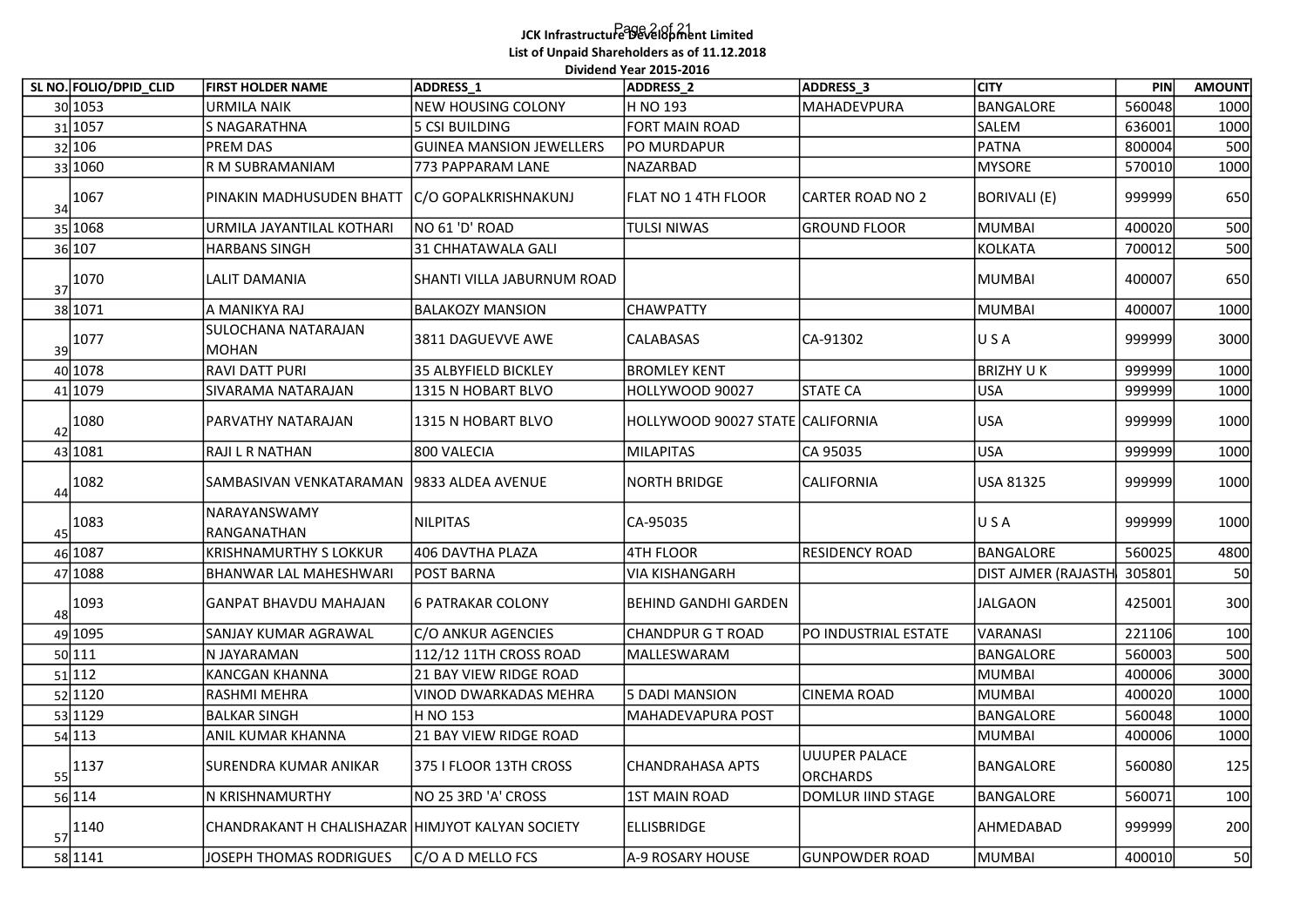## Page 3 of 21 JCK Infrastructure Development Limited List of Unpaid Shareholders as of 11.12.2018 .<br>Dividend Year 2015-2016

|    |                        |                             |                            | Dividend Year 2015-2016                                     |                                     |                         | PIN    |               |
|----|------------------------|-----------------------------|----------------------------|-------------------------------------------------------------|-------------------------------------|-------------------------|--------|---------------|
|    | SL NO. FOLIO/DPID_CLID | <b>FIRST HOLDER NAME</b>    | ADDRESS_1                  | <b>ADDRESS 2</b>                                            | ADDRESS_3                           | <b>CITY</b>             |        | <b>AMOUNT</b> |
|    | $\frac{1142}{29}$      | JAYANTI K SHAH              | 41 SHEELA                  | 2 BHULABHAI DESAI ROAD MAHALAXMI                            |                                     | <b>MUMBAI</b>           | 400026 | 50            |
|    |                        |                             |                            | PRATHAMESH CO-OP HSG                                        | OFF VEER SAVARKAR                   |                         |        |               |
|    | 1144                   | PADMA VISWANATHAN           | FLAT F-2 2ND FLOOR BLDG 1A | <b>SOCIETY TD</b>                                           | <b>MARG TWIN TOWERS</b>             | MUMBAI                  | 400025 | 800           |
| 60 |                        | <b>ESWARA CHANDRA VIDYA</b> | PATEL & CO., STOCK & SHARE | <b>MEMBERS BANGALORE</b>                                    | LANE<br>68/20 V CROSS               |                         |        |               |
| 61 | 1149                   | SAGAR                       | <b>BROKERS</b>             | STOCK EXCHANGE LTD                                          | HANUMANTHANAGAR                     | BANGALORE               | 560019 | 100           |
|    | 1150                   | SHARDA JAIN                 | 184 LOWER PALACE ORCHARDS  |                                                             |                                     | BANGALORE               | 560003 | 150           |
| 62 |                        |                             |                            |                                                             |                                     |                         |        |               |
|    | 63 1155                | R J NANDAKUMAR              | 51 GANDHINAGAR             |                                                             |                                     | <b>BANGALORE</b>        | 560009 | 50            |
| 64 | 1157                   | N S PADMANABHA              | 37/1 CHANDRA REDDY LAYOUT  | EJIPURA VIVEKNAGAR PO                                       |                                     | BANGALORE               | 560047 | 50            |
|    | 65 1158                | <b>GERARA CARDAZA</b>       | HOUSE NO 13                | LAYAMATI DAVOLIM                                            | NAVELIM POST OFFICE                 | GOA                     | 403707 | 50            |
|    | 1162                   | REVATHI UMAKANT SINDAGI     | 'VEERESH NILAYA'           | NO 9 IST MAIN ROAD                                          | V A S LAYOUT R M V II               | BANGALORE               | 560098 | 50            |
| 66 |                        |                             |                            |                                                             | <b>STAGE</b>                        |                         |        |               |
| 67 | 1178                   | KALA K HARGAN               | SOMESHWAR ENTERPRISES      | 70 MIG FOURTH MAIN 6TH KHB COLONY IST STAGE<br><b>CROSS</b> |                                     | BANGALORE               | 560079 | 50            |
|    |                        |                             | C/O M MANJAPPAIAH          |                                                             |                                     |                         |        |               |
| 68 | 1179                   | <b>SWAROOP R JAHGIRDHA</b>  | <b>JAHGIRDAR</b>           | <b>205 K KAMARAJ ROAD</b>                                   |                                     | BANGALORE               | 560042 | 1200          |
|    | 69 1182                | VISWANATHA GUPTA            | KAMADHENU ENTERPRISES      | <b>KOLAR DISTRICT</b>                                       |                                     | <b>MALUR KARNATAKA</b>  | 563130 | 50            |
| 70 | $\vert$ 1183           | <b>NUPUR SARAF</b>          | C/O UNNATI ENTERPRISES     | <b>ELKAY BLCG</b>                                           | 8 RICHMOND ROAD 2ND<br><b>FLOOR</b> | BANGALORE               | 560025 | 1150          |
|    |                        |                             |                            | 16 (UPSTAIRS) TANJORE                                       |                                     |                         |        |               |
|    | $\frac{71}{11}$ 1184   | V SUNANDA BAI               | C/O DR N NITYANANDA RAO    | ROAD                                                        | <b>T NAGAR</b>                      | <b>CHENNAI</b>          | 600017 | 50            |
|    | 72 1189                | C R THIMMIAH                | 2982/A 4TH CROSS           | MARIYAPPANA PALYA                                           |                                     | <b>BANGALORE</b>        | 560021 | 100           |
|    | 73 1199                | <b>MAHESH KOTWANI</b>       | <b>BARRACK NO 139</b>      | ROOM NO 3                                                   | P O ULHASNAGAR                      | <b>DIST THANE (M S)</b> | 421001 | 50            |
|    | 1200                   | PERIN HOSAND DAVIERWALLA    | IL-PALAZZO HOTEL           | SHIRINBHAI DAVIERWALLA<br><b>MARG</b>                       | PANCHGANI                           | <b>DIST SATARA</b>      | 412805 | 50            |
| 74 | 75 1202                | Y V JAYA                    | 'JAYA NIVAS'               | NO 430 11TH CROSS                                           | <b>WILSON GARDEND</b>               | BANGALORE               | 560027 | 100           |
|    |                        | MEHRU AHMED                 |                            |                                                             |                                     |                         |        |               |
| 76 | $\vert$ 1206           | RANGOONWALLA                | <b>KONARK HAPPY HOMES</b>  | ROW HOUSE NO 16                                             | PLOT NO 9 VIMAN NAGAR   PUNE        |                         | 999999 | 500           |
|    | 77 1208                | R N SHEKAR                  | 'UMA SHANKAR KRUPA'        | NO 280 36TH 'A' CROSS                                       | 7TH BLOCK JAYANAGAR                 | BANGALORE               | 560082 | 50            |
|    | 78 1214                | M K RAMACHANDRA             | 550/17 7TH MAIN            | HANUMANTHANAGAR                                             |                                     | BANGALORE               | 560019 | 150           |
| 79 | $ 122\rangle$          | KARUNAKARAN KESAVAN         | 83/2A KINATUKARA           | <b>BUILDINGS 15TH CROSS</b><br>4TH MAIN                     | MALLESWARAM                         | BANGALORE               | 560003 | 50            |
|    |                        |                             |                            |                                                             | M G ROAD KANDIVALI                  |                         |        |               |
| 80 | 1227                   | SHARDABE RAMNIKLAL DALAL    | 602/B PARK AVENUE          | DAHANUKAR WADI                                              | (WEST)                              | MUMBAI                  | 400067 | 50            |
|    | 81 1228                | NARENDRA CHAND KAPUR        | DDDD                       |                                                             |                                     | DD                      | 999999 | 10000         |
|    | 82 1229                | <b>DILIP KAPUR</b>          | DDD                        |                                                             |                                     |                         | 999999 | 10000         |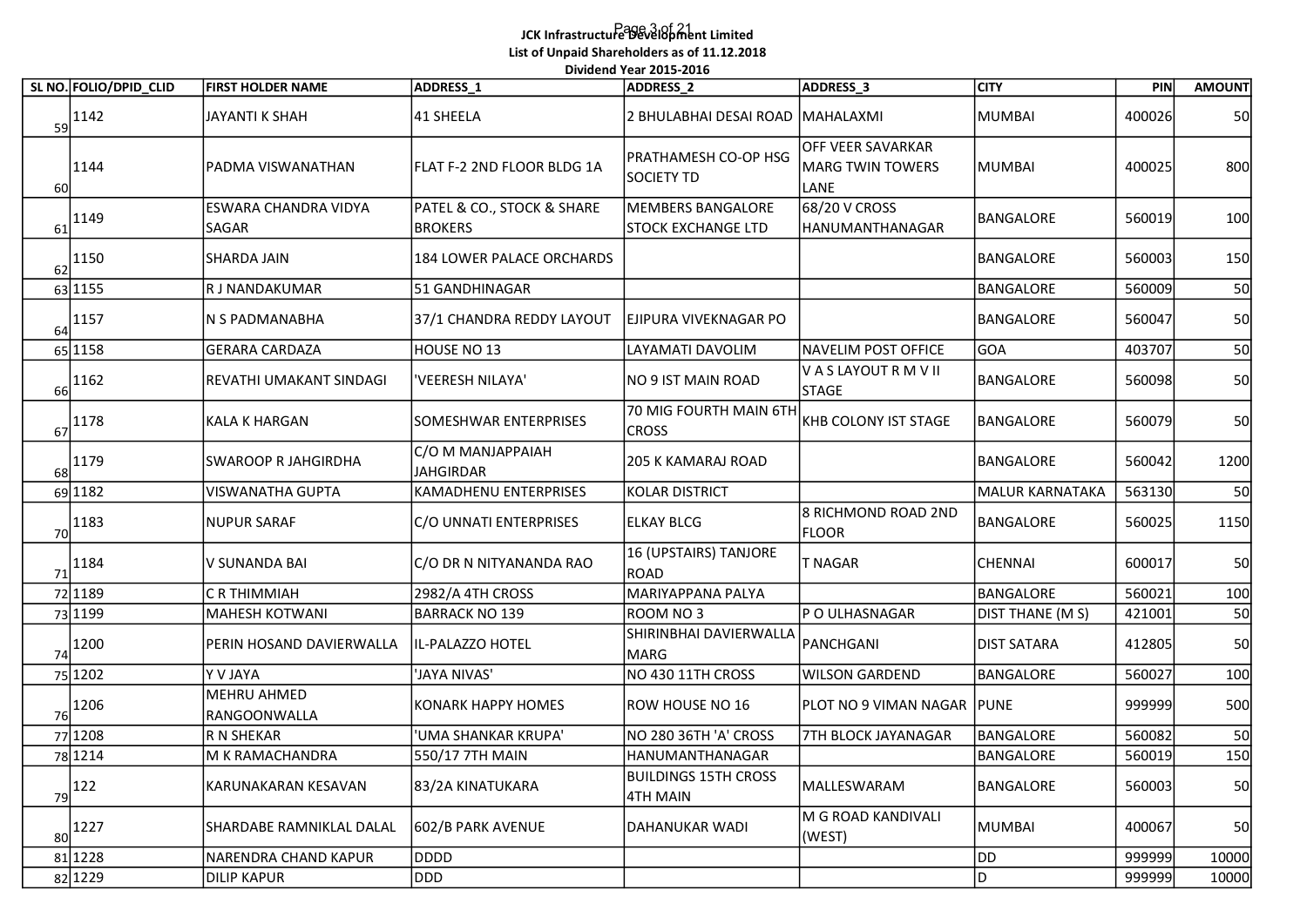# Page 4 of 21 JCK Infrastructure Development Limited List of Unpaid Shareholders as of 11.12.2018

|    |                                                       |                                            |                                         | Dividend Year 2015-2016        |                                                     |                        |        |               |
|----|-------------------------------------------------------|--------------------------------------------|-----------------------------------------|--------------------------------|-----------------------------------------------------|------------------------|--------|---------------|
|    | SL NO. FOLIO/DPID_CLID                                | <b>FIRST HOLDER NAME</b>                   | ADDRESS 1                               | <b>ADDRESS 2</b>               | ADDRESS_3                                           | <b>CITY</b>            | PIN    | <b>AMOUNT</b> |
|    | $83$ <sup>123</sup>                                   | JAYALAKSHMI KUNNATH                        | 83/2A KINATUKARA BUILDINGS              | 15TH CROSS 4TH MAIN            | MALLESWARAM                                         | <b>BANGALORE</b>       | 560003 | 50            |
|    | $84$ <sup>1232</sup>                                  | PRAKASH PANDURANG RASANE   120 KASAR GALI  |                                         | RAHURI                         |                                                     | <b>DIST AHMEDNAGAR</b> | 413705 | 50            |
|    | 85 1239                                               | <b>S LATHA</b>                             | NO 79/E 5TH MAIN ROAD                   | <b>VITAL NAGAR</b>             |                                                     | <b>BANGALORE</b>       | 560018 | 50            |
|    | 86 124                                                | RAJASHEKAR C NAIK                          | S P VIGILANCD K E B                     | CAUVERY BHAVAN                 |                                                     | <b>BANGALORE</b>       | 560009 | 50            |
|    | 87 1242                                               | K PUSHPA                                   | 1898 31ST CROSS                         | 9TH MAIN                       | <b>B S K II STAGE</b>                               | <b>BANGALORE</b>       | 560070 | 100           |
|    | 88 1262                                               | DHARMI CHAND CHHAJER                       | 402 RAJSHREE MARKET                     | 3RD FLOOR                      | <b>AVENUE ROAD</b>                                  | <b>BANGALORE</b>       | 560002 | 50            |
|    | 89 1266                                               | <b>REKHA JAIN</b>                          | 23 5TH CROSS                            | AZAD NAGAR                     |                                                     | <b>BANGALORE</b>       | 560018 | 350           |
|    | 90 127                                                | D S SHIVANANDA                             | KALPASREE 1220 I MAIN                   | lvijayanagar                   |                                                     | <b>BANGALORE</b>       | 560040 | 50            |
|    | 91 1275                                               | RAMESH BHAT                                | <b>BHAT ASSOCIATES</b>                  | 516 INDIRA NAGAR               | <b>I STAGE</b>                                      | <b>BANGALORE</b>       | 560038 | 100           |
|    | $92$ <sup>1276</sup>                                  | UMA MURTHY                                 | 701 PARAMPANT                           | HIRANANDAN ESTATE              | lPALIPADA GHODBANDER<br>ROAD                        | THANE (W)              | 400607 | 50            |
|    | 93 128                                                | NAGAR NAGABHUSHAN                          | 133 7TH MAIN ROAD                       | <b>STH BLOCK</b>               | JAYANAGAR                                           | <b>BANGALORE</b>       | 560041 | 50            |
|    | 94 1285                                               | ANNAPURNA                                  | 253/17 IST FLOOR                        | V MAIN ROAD                    | <b>VYALI KAVAL</b>                                  | <b>BANGALORE</b>       | 560003 | 50            |
|    | 95 1286                                               | IR APARANA                                 | 253/17 IST FLOOR                        | V MAIN ROAD                    | VYALI KAVAL                                         | <b>BANGALORE</b>       | 560003 | 50            |
|    | 96 1288                                               | SUDHA RAJASHEKHARAN                        | 141 5TH CROSS                           | LOWER PALACE                   | <b>ORCHARDS</b>                                     | <b>BANGALORE</b>       | 560003 | 50            |
|    | 97 1290                                               | SURESH KUMAR P                             | <b>PUSHPAK METALS</b>                   | D-3/1 PUR ROAD                 |                                                     | <b>BANGALORE</b>       | 560053 | 50            |
| 98 | 1294                                                  | MANJUNATHA                                 | NO 62 14TH A MAIN                       | II STAGE II PHASE              | <b>WEST OF CHORD ROAD</b><br>MAHALAKSMIPURA         | BANGALORE              | 560086 | 50            |
|    | 99 1295                                               | B C SAVITHA                                | NO 62 14TH A MAIN                       | II STAGE II PHASE              | <b>WEST OF CHORD ROAD</b><br><b>MAHALAKSMIPURAM</b> | BANGALORE              | 560086 | 50            |
|    | 100 1297                                              | NIRMALA JAIN                               | C/O M/S PUSHPAK METALS                  | $D-3/1$ P V R ROAD             |                                                     | BANGALORE              | 560053 | 50            |
|    | 101 1298                                              | B A VENKATESH                              | SWARNAAHAL JEWELLERS                    | JEWELLERS STREET               | KOILLEGAL                                           | <b>MYSORE DISTRICT</b> | 571440 | 50            |
|    | 102 13                                                | <b>CHANCHAL KAPUR</b>                      | 36 AHIRIPUKUR ROAD                      |                                |                                                     | <b>KOLKATA</b>         | 700019 | 500           |
|    | $\frac{103}{103}$ 130                                 | JOSEPHINE BEATRICE THERESE<br><b>LEWIS</b> | 73 WELLINGTON ST                        | VIVEKANAND RICHMOND<br> TOWN   |                                                     | BANGALORE              | 560025 | 700           |
|    | $\frac{104}{104}$ 1302                                | M K GURUNATH                               | NO 22/23 4TH MAIN                       | 4TH CROSS ANJANEYA<br>NAGAR    | B S K 3RD STAGE                                     | BANGALORE              | 560085 | 100           |
|    | $\begin{array}{c c} 1 & 1304050000074353 \end{array}$ | SHYAMSUNDAR SOMAPPA<br>SALIYAN             | D NO 1-23 SATHYA SHASHI<br><b>NIVAS</b> | MEENA KALIYA<br>BAIKAMPADY     |                                                     | MANGALORE              | 575010 | 500           |
|    | 106 1304050000074431                                  | MEERA SALIAN                               | SATHYA SHASHI NIVAS                     | MEENA KALIYA                   | BAIKAMPADY                                          | MANGALORE              | 575010 | 500           |
|    | 107 1305                                              | KUMARA RAMASWAMY                           | NO 5/1 MEANEE AVENUE                    | CANTONMENT ROAD                |                                                     | BANGALORE              | 560042 | 100           |
|    | 1309                                                  | KRISHNAMURTHY S LOKKUR                     | C/O M/S L K S MURTHY & COM.,            | 406 4TH FLOOR DEVATHA<br>PLAZA | P B NO 2568                                         | BANGALORE              | 560025 | 50            |
|    | 109 1311                                              | <b>AJAY N VORA</b>                         | 9 NIHARIKA PARK                         | KHANPUR                        |                                                     | AHMEDABAD              | 380001 | 50            |
|    | 110 1319                                              | <b>ASHABEN BABUBHAI NAIK</b>               | D-14 DIWALI BAUG APPT                   | OPP MORAR NAGAR                | <b>BANDER ROAD</b>                                  | SURAT                  | 395009 | 200           |
|    | 111 1321                                              | P VELLIANGIRI                              | L G BALAKRISHNAN BROS LTD               | MOTOR HOUSE                    | <b>TRICHY ROAD</b>                                  | <b>COIMBATORE</b>      | 641018 | 50            |
|    | 112 1323                                              | KAMLABAI                                   | <b>ARIHANT SYNDICATE</b>                | 93 MADHU MARKET                | <b>CHICKPET</b>                                     | BANGALORE              | 999999 | 50            |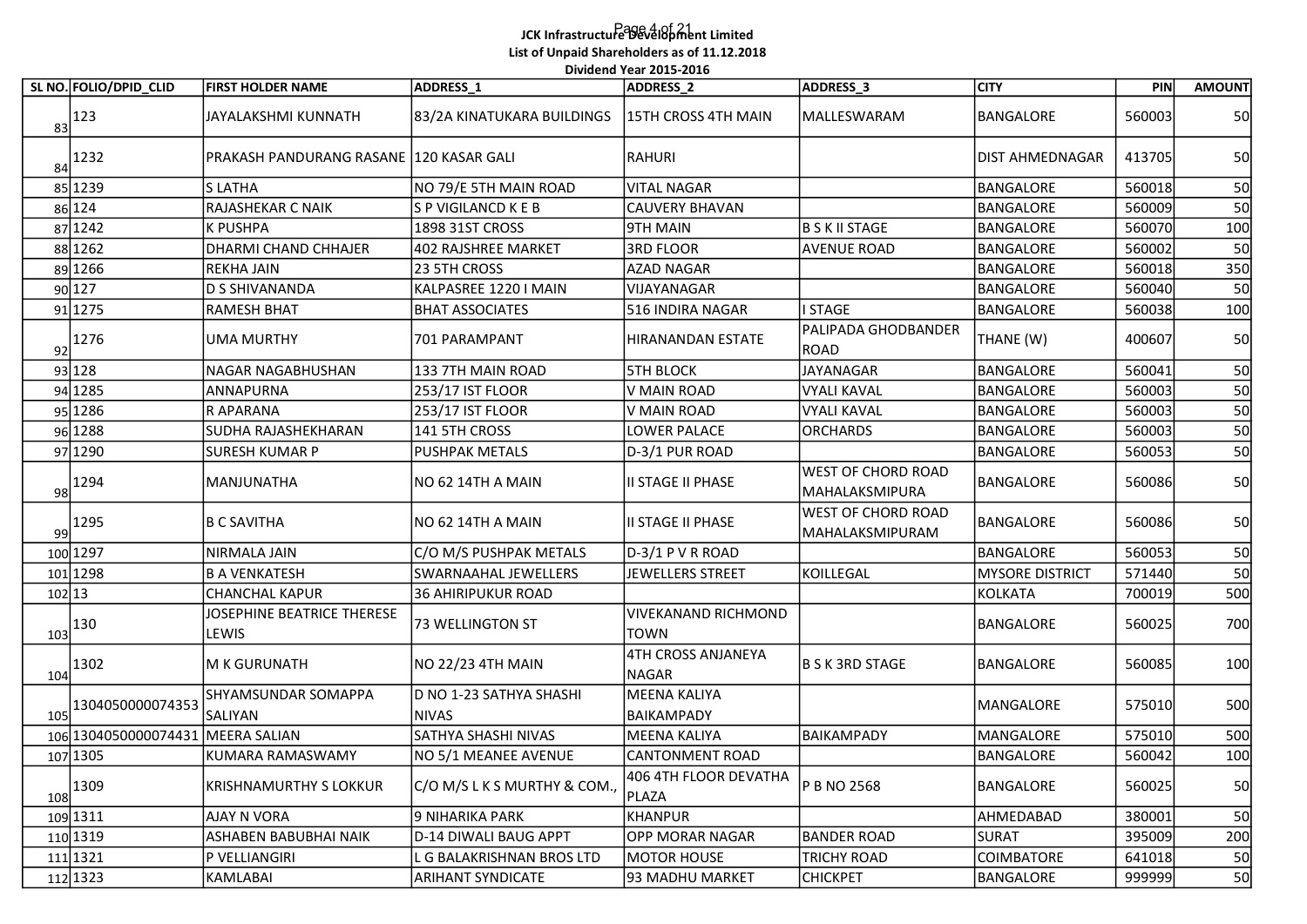## Page 5 of 21 JCK Infrastructure Development Limited List of Unpaid Shareholders as of 11.12.2018 .<br>Dividend Year 2015-2016

| SL NO. FOLIO/DPID CLID                                  | <b>FIRST HOLDER NAME</b>               | ADDRESS_1                                          | Dividend Year 2015-2016<br><b>ADDRESS 2</b>   | ADDRESS <sub>3</sub>                   | <b>CITY</b>                   | PIN              | <b>AMOUNT</b> |
|---------------------------------------------------------|----------------------------------------|----------------------------------------------------|-----------------------------------------------|----------------------------------------|-------------------------------|------------------|---------------|
| $\frac{113}{13}$ 1327                                   | M K GURUNATH                           | NO 22/23 4TH MAIN                                  | 4TH CROSS ANJANEYA<br>NAGAR                   | B S K 3RD STAGE                        | BANGALORE                     | 560085           | 100           |
| $\frac{114}{2}$ 133                                     | H G SHANTHA BAI                        | NO 182/E III BLOCK                                 | THYAGARA JANAGAR                              | NEAR MUNISWARA<br><b>TEMPLE</b>        | BANGALORE                     | 560004           | 50            |
| 115 1336                                                | M K SURESH                             | M S K & SONS                                       | 82 AVENUE ROAD                                |                                        | BANGALORE                     | 560002           | 50            |
| $\frac{116}{1339}$                                      | G VISWANATH                            | NO 29/30 GANGA KRUPA                               | <b>2ND MAIN 6TH CROSS SRI</b><br>BASAVESHWARA | LAYOUT IST STAGE<br>VIJAYANAGAR        | BANGALORE                     | 560040           | 50            |
| 117 1340                                                | L VIJAY BHANDARI                       | <b>MYSORE METAL INDUSTRIES</b>                     | 89 CT STREET                                  | II FLOOR                               | BANGALORE                     | 560002           | 50            |
| 1347<br>118                                             | ASHOK KUMAR D                          | SHANKLA PAPER MART                                 | <b>NO 9 B V K IYENGAR ROAD</b>                |                                        | BANGALORE                     | 560053           | 50            |
| $\frac{119}{2}$ 1349                                    | RAJIV MAHESHWARI                       | G-36 ARYA NAGAR CO-OP                              | <b>GROUP HSG SOCIETY</b>                      | 91 I P EXTENSION (PATPAR<br>GANJ)      | <b>DELHI</b>                  | 110092           |               |
| $120^{135}$                                             | RAJASHEKARAN H KAGGERAPPA 141 IM FLOOR |                                                    | <b>STH CROSS</b>                              | LOWER PLACE ORCHARDS                   | BANGALORE                     | 560003           | 50            |
| 1351<br>121                                             | N LALITHA                              | 37/1 CHANDRA REDDY LAYOUT                          | EJIPURA VIVEKNAGAR P O                        |                                        | BANGALORE                     | 560047           | 50            |
| $\begin{array}{c}\n 122 \\ \hline\n 1352\n \end{array}$ | PERIN HOSANG DEVJERWALLA               | C/O FRENCY H IRANI                                 | 9 PATEL CHAMBER                               | <b>GUNBOW STREET</b>                   | <b>FORT MUMBAI</b>            | 400001           | 50            |
| 123 1357                                                | SHARDA DEVI                            | RAJIV MAHESHWARI                                   | 473 HAIDER QULI                               | <b>CHANDNI CHOWK</b>                   | <b>DELHI</b>                  | 110006           |               |
| $\frac{124}{136}$                                       | <b>SURESH BHIMARAO BIRADAR</b>         | ASST ENGINEER(EL) KARNATAKA  ELE BOARD AT TALIKOTI |                                               |                                        | <b>DT BIJAPUR</b>             | 586214           | 100           |
| 125 1365                                                | JAGADISH J                             | 13 GANIGERPET                                      |                                               |                                        | BANGALORE                     | 560002           | 20            |
| 126 1373                                                | SHARADA DEVI                           | NO 473 HAIDER QULI                                 | CHANDNI CHOWK                                 |                                        | DELHI                         | 110006           |               |
| 127 1374<br>128 1375                                    | V RAJLALWANI<br>SURENDRA UGALE         | 34/1 RANGA RAO ROAD<br>405 SARDA APARTMENTS        | SANKARPURAM<br><b>BANJARA HILLS</b>           |                                        | BANGALORE<br><b>HYDERABAD</b> | 560004<br>500034 | 50<br>200     |
| 129 1376                                                | M HUKMICHAND JAIN                      | I FLOOR PRABHAT COMPLEX                            | K G ROAD                                      |                                        | BANGALORE                     | 560009           | 50            |
| 130 1377                                                | D UTTAMCHAN JAIN                       | C/O DHINGADMAL                                     | NO 68 POLICE ROAD                             |                                        | BANGALORE                     | 560053           | 50            |
| 131 1378                                                | RAMCHAND JAGDISHCHAND                  | NO 53 RADHA BAZAR LANE                             |                                               |                                        | <b>KOLKATA</b>                | 700001           | 200           |
| $\frac{132}{132}$ 1387                                  | RAJU BHANDARI                          | NO 109 AUTO COMMERE HOUSE NEAR KENEDY BRIDGE       |                                               | OPP JYOTHI STUDIO NANA<br><b>CHOWK</b> | <b>MUMBAI</b>                 | 400007           | 500           |
| 133 139                                                 | <b>G K VENKATA RAMAIAH</b>             | 1172 2ND MAIN                                      | ARAVINDA NAGAR                                |                                        | <b>MYSORE</b>                 | 570023           | 50            |
| 134 1391                                                | O V SHANTHA                            | NO 435 M S ROAD                                    | V V PURAM                                     |                                        | BANGALORE                     | 560004           | 50            |
| 135 1392                                                | MAHAVEER KUMAR                         | <b>KUDAN MARKET</b>                                | D S LANE                                      | <b>CHICKPET</b>                        | BANGALORE                     | 560053           | 50            |
| $\frac{136}{136}$ 1397                                  | PARUL NILESH PATEL                     | NO 19 NAGARI PARK                                  | <b>BHAGWAT NAGAR</b>                          | VATVA ROAD MANINAGAR AHMEDABAD         |                               | 999999           | 50            |
| 137 1398                                                | V SUNANDA BAI                          | A-3 16 MANNAR REDDY                                | STREET                                        |                                        | <b>CHENNAI</b>                | 600017           | 50            |
| 138 1399                                                | <b>KKGUPTA</b>                         | D-1050                                             | <b>NEW FRIEND COLONY</b>                      |                                        | <b>NEW DELHI</b>              | 110065           | 100           |
| 139 140                                                 | <b>LILY BANERJEE</b>                   | POCKET-52 H NO 116                                 | <b>IST FLOOR</b>                              | CHITTARANJAN PARK                      | <b>NEW DELHI</b>              | 110019           | 50            |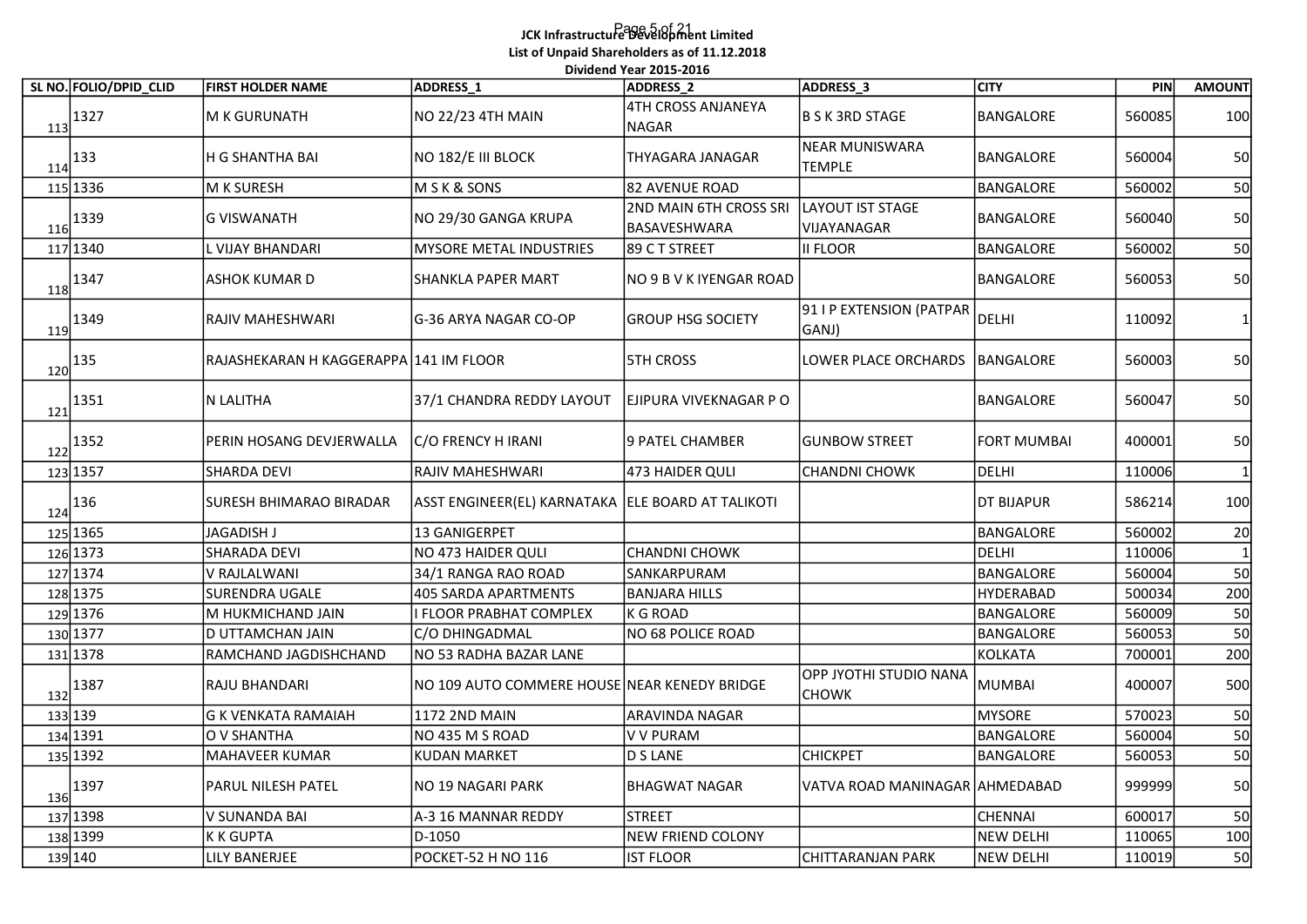## Page 6 of 21 JCK Infrastructure Development Limited List of Unpaid Shareholders as of 11.12.2018 .<br>Dividend Year 2015-2016

| SL NO. FOLIO/DPID_CLID | <b>FIRST HOLDER NAME</b>     | ADDRESS_1                        | Dividend Year 2015-2016<br><b>ADDRESS 2</b>    | ADDRESS_3                         | <b>CITY</b>      | PIN    | <b>AMOUNT</b> |
|------------------------|------------------------------|----------------------------------|------------------------------------------------|-----------------------------------|------------------|--------|---------------|
| 1402<br>140            | <b>HEMA V</b>                | "RAM PRASAD"                     | 62 LOWER PALACE<br><b>ORACHARDS</b>            |                                   | BANGALORE        | 560003 |               |
| 141<br>141             | S K GUPTA                    | C/O HINDUSTAN MOTORS LTD         | MAHALAKSHMI<br>CHAMBERS 9/1                    | M G ROAD                          | BANGALORE        | 560001 | 100           |
| 142 1416               | <b>KUMARI BHARATHI G S</b>   | 100/1 BULL TEMPLE ROAD           | <b>NEAR NEL</b>                                |                                   | BANGALORE        | 560005 | 100           |
| 1421<br>143            | <b>RAJESH C TILESARA</b>     | C/O PHENOLITE ELECTRO HEAT       | $(P)$ LTD                                      | NO 10 IST DIVISION<br>YESHWANTPUR | BANGALORE        | 560022 |               |
| 1424<br>144            | <b>VINAY CHAND JAIN</b>      | FLAT NO 19 PLOT NO-56            | AMARPALI APTS I P<br><b>EXTENSION</b>          | <b>PATPAR GANJ</b>                | <b>DELHI</b>     | 110092 |               |
| 1427<br>145            | <b>DILIP KUMAR SURANA</b>    | POST BOX NO 1980                 | 3 VADAMALAI IST LANE NR<br><b>TIRUPALLI ST</b> | SOWCARPET GR FLOOR                | CHENNAI          | 600079 |               |
| 146 143                | <b>S TILAK</b>               | 23RD STREET                      | <b>7TH AVENUE</b>                              | <b>ASHOK NAGAR</b>                | <b>CHENNAI</b>   | 600083 | 50            |
| 147 1441               | R KAMAL SONI                 | NO 25 ACHARAPPAN STREET          | 2ND FLOOR                                      |                                   | <b>CHENNAI</b>   | 600001 |               |
| 148 1444               | SAILENDRA LALL SEAL          | 44 SIKDAR PARA STREET            |                                                |                                   | <b>KOLKATA</b>   | 700007 |               |
| 149 1453               | <b>KARIKAL CHOLAN</b>        | <b>26 NAIDU STREET</b>           | <b>IST FLOOR</b>                               | <b>KOTTUR</b>                     | <b>CHENNAI</b>   | 600085 | 100           |
| 150 1460               | R K HANUMANTHA RAO           | NO 77 LICCOLONY                  | <b>IIND STAGE</b>                              | <b>WEST OF CHORD ROAD</b>         | <b>BANGALORE</b> | 560079 | 100           |
| $\frac{151}{152}$ 1463 | <b>GAGAN KAPUR</b>           | "KAPUR VILLA"                    | 132/134 NANDIDURG<br>ROAD                      | <b>BENSON TOWN POST</b>           | BANGALORE        | 560046 | 100           |
| 1464<br>152            | RACHITA KAPUR                | "KAPUR VILLA"                    | 132/134 NANDIDURG<br>ROAD                      | BENSON TOWN POST                  | BANGALORE        | 560046 | 1200          |
| $\frac{153}{153}$ 1465 | <b>GAURAV KAPUR</b>          | "KAPUR VILLA"                    | 132/134 NANDIDURG<br>ROAD                      | <b>BENSON TOWN POST</b>           | BANGALORE        | 560046 | 1150          |
| 154 1469               | INDU MEHRA                   | 11/1 INFANTRY CROSS ROAD         | ALEAZAR BUILDING                               | IST FLOOR FLAT NO 106             | BANGALORE        | 999999 | 100           |
| 155 1477               | <b>BINOD KUMAR RAI</b>       | AT AND POST JHUMRITELAIYA        | <b>DIST KODERMA</b>                            |                                   | <b>JHARKHAND</b> | 999999 | 50            |
| $\frac{156}{156}$ 1479 | <b>GANESH PRASAD CHOUHAN</b> | <b>OPP TILCO SERVICE STATION</b> | AT & POST JHUMRITELAIYA DIST KODERMA           |                                   | JHARKHAND        | 999999 | 50            |
| $\frac{157}{ }$ 1480   | SHANTI CHOUHAN               | OPP TILCO SERVICE STATION        | AT & POST JHUMRITELAIYA DIST KODERMA           |                                   | <b>JHARKHAND</b> | 999999 | 50            |
| 158 1482               | <b>TARUN KAPOOR</b>          | 96 JATINDRA MOHAN AVENUE         |                                                |                                   | <b>KOLKATA</b>   | 700005 | 50            |
| 159 1483               | <b>VEENU KAPOOR</b>          | 96 JATINDRA MOHAN AVENUE         |                                                |                                   | <b>KOLKATA</b>   | 700005 | 50            |
| 160 1484               | <b>GEETA VOHRA</b>           | MIGHDOOT BUILDING                | 12 ROWLAND ROAD                                | FLAT NO 7A                        | <b>KOLKATA</b>   | 700019 | 50            |
| 161 1487               | <b>NAVEEN SETH</b>           | 45 M A K AZAD ROAD               | FLAT NO B                                      |                                   | <b>HOWRAH</b>    | 711101 | 50            |
| 162 1493               | PARAMJEET KAUR               | AT & PO IHUMRITELAIYA            | DIST KODERMA                                   |                                   | <b>JHARKHAND</b> | 999999 | 50            |
| $\frac{163}{2}$ 1508   | <b>GULSHAN RAI MAGAN</b>     | MERLIN DEVLOK 66B                | DR SURESH SARKAR ROAD FLAT NO 4A & B           |                                   | <b>KOLKATA</b>   | 700014 | 50            |
| 164 1513               | SHEETAL KAPUR                | 36 AHIRIPUKUR ROAD               |                                                |                                   | <b>KOLKATA</b>   | 700019 | 100           |
| 165 1515               | SIPRA SEAL                   | 44 SIKDARPARA STREET             |                                                |                                   | <b>KOLKATA</b>   | 700007 |               |
| 166 1518               | <b>VINOD MEHRA</b>           | 11/1 INFANTRY CROSS ROAD         | <b>ALCAZAR BUILDING</b>                        | FLAT 106 IST FLOOR                | BANGALORE        | 999999 | 100           |
| 167 1522               | <b>KANJIBHAI M PATEL</b>     | "AUROMA" PLOT NO 390             | SECTOR 1-C                                     | GANDHINAGAR                       | <b>GUJARAT</b>   | 382001 | 50            |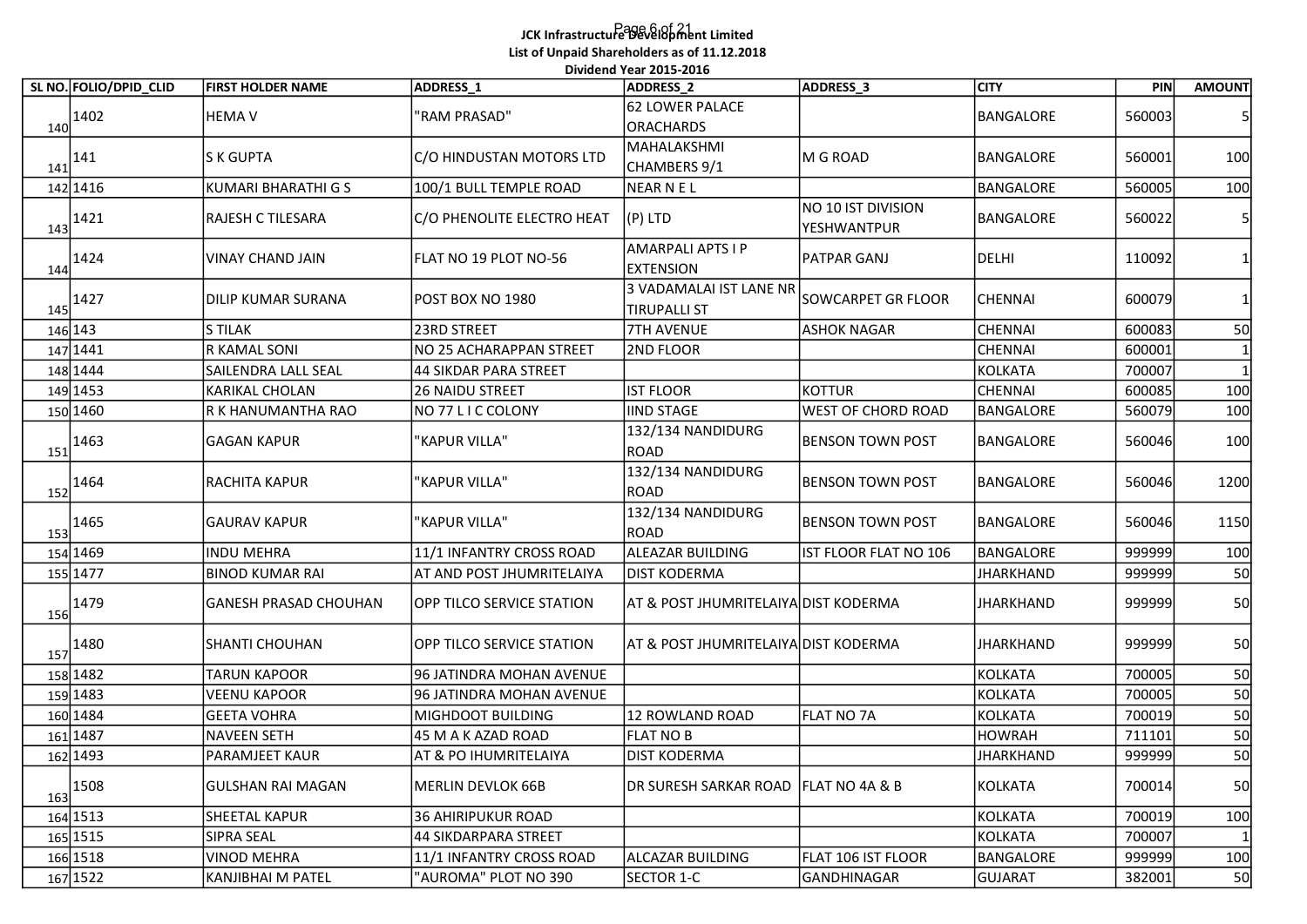## Page 7 of 21 JCK Infrastructure Development Limited List of Unpaid Shareholders as of 11.12.2018

|     |                                                        |                                                        |                                               | JCK Infrastructure Development Limited            |                                              |                                      |                  |               |
|-----|--------------------------------------------------------|--------------------------------------------------------|-----------------------------------------------|---------------------------------------------------|----------------------------------------------|--------------------------------------|------------------|---------------|
|     |                                                        |                                                        | List of Unpaid Shareholders as of 11.12.2018  |                                                   |                                              |                                      |                  |               |
|     |                                                        |                                                        |                                               | Dividend Year 2015-2016                           |                                              |                                      |                  |               |
|     | SL NO. FOLIO/DPID_CLID                                 | <b>FIRST HOLDER NAME</b>                               | ADDRESS_1                                     | ADDRESS_2                                         | ADDRESS_3                                    | <b>CITY</b>                          | PIN              | <b>AMOUNT</b> |
|     | 168 1531                                               | K V L SARADA KUMARI                                    | NO 15 IST FLOOR OUT HOUSE                     | <b>S 5 TEMPLE ROAD</b>                            | <b>V V PURAM</b>                             | <b>BANGALORE</b>                     | 560004           | 50            |
|     | 169 1532                                               | <b>GURUNATH O V</b>                                    | NO 15 IST FLOOR OUT HOUSE                     | S S TEMPLE ROAD                                   | V V PURAM                                    | <b>BANGALORE</b>                     | 560004           | 50            |
|     | 170 1533<br>171 1534                                   | NIRMALADEVI O V<br>RANJINI S G                         | NO 34 "RAMA NILAYA"<br>NO 34 "RAMA NILAYA"    | V T ROAD<br>V T ROAD                              | <b>V V PURAM</b><br><b>V V PURAM</b>         | <b>BANGALORE</b><br><b>BANGALORE</b> | 560004<br>560004 | 50<br>50      |
|     | 172 1535                                               | <b>GIRIJA SRINIVAS</b>                                 | NO 34 "RAMA NILAYA"                           | V T ROAD                                          | <b>V V PURAM</b>                             | <b>BANGALORE</b>                     | 560004           | 50            |
|     | 173 1536                                               | O V SRINIVASA BABU                                     | NO 34 "RAMA NILAYA"                           | V T ROAD                                          | <b>V V PURAM</b>                             | <b>BANGALORE</b>                     | 560004           | 50            |
|     | 174 1537                                               | <b>VEERAPPA SETTY O A</b>                              | NO 15 I FLOOR OUT HOUSE                       | S S TEMPLE ROAD                                   | V V PURAM                                    | <b>BANGALORE</b>                     | 560004           | 50            |
|     | 175 1538                                               | ASWINI S G                                             | NO 34 "RAMA NILAYA"                           | V T ROAD                                          | V V PURAM                                    | BANGALORE                            | 560004           | 50            |
|     | $\frac{176}{1}$ <sup>154</sup>                         | K S MALLAYA                                            | 43 'VASUDEVA' 2ND CROSS                       | MATHURANAGAR<br>METAGALLY EXTENSION               | R.R.S ROAD                                   | <b>MYSORE</b>                        | 570016           | 50            |
|     | $\frac{177}{2}$ 155                                    | <b>GIRIJA S MALLAYA</b>                                | 43 'VASUDEVA' 2ND CROSS                       | MATHURANAGAR<br>METAGALLY                         | <b>EXTENSION (R.R.S. ROAD)</b>               | <b>MYSORE</b>                        | 570016           | 100           |
|     | 178 1551                                               | MOHAMMAD FAROOK QADRI                                  | NAIVAS AT & POST UNAVA                        | <b>TA UNJHA</b>                                   | <b>DIST MEHSANA</b>                          | <b>UNAVA NORTH GUJAR</b>             | 384160           | 50            |
| 179 | 1565                                                   | <b>BHAVSR INDIRABEN DILIPBHAI</b>                      | <b>B-5 PRERNA BUNGLOWS</b>                    | <b>NEAR AMBEDKAR HALL</b>                         | SARASPUR                                     | AHMEDABAD                            | 380018           | 50            |
|     | 180 1575                                               | K S RAVIKIRAN                                          | NO 22 IST FLOOR                               | 4TH CROSS J M LANE                                | BALEPET                                      | <b>BANGALORE</b>                     | 560053           | 50<br>JU.     |
|     | 181 159                                                | <b>BLANANDA</b>                                        | 59/3 13TH MAIN                                | <b>IV BLOCK EAST</b>                              | <b>JAYANAGAR</b>                             | <b>BANGALORE</b>                     | 560011           | 50            |
|     | $\frac{182}{ }$ 160                                    | <b>BALAJI RAO</b>                                      | 13 GROUND FLOOR<br>'NAYANTARH"                | NEW GRAMATANA I CROSS                             | <b>3A MAIN ROA</b><br>SULTANPALYA            | BANGALORE                            | 560032           | 50            |
| 183 |                                                        | 1601430000000043   ICICI BANK LIMITED                  | G BLOCK (C-23)                                | BANDRA KURLA COMPLEX BANDRA                       |                                              | <b>MUMBAI</b>                        | 400051           | 18900         |
|     | 184 164                                                | <b>THOMAS VERGHSESE</b>                                | 529 SECTOR D AFNHB                            | JAL VAYU VIHAR                                    | <b>THOMAS TOWN</b>                           | BANGALORE                            | 560084           | 50            |
|     | $\frac{185}{165}$                                      | VENKATESWARA RAO RUTHALA   FLAT NO SF-5 N BLOCK        |                                               | JAYENDRA COLONY NO<br>4/360                       | <b>OLD NAHABALIPURAM</b><br>ROAD KOTTIVAKKAM | <b>CHENNAI</b>                       | 600096           | 50            |
|     | $\frac{186}{100}$ 166                                  | V RAMACHANDRAN                                         | C/O E & S INVESTMENTS WEF<br>5/1/95           | 103 BRIDGE M M ANNEXE K R ROAD                    |                                              | BANGALORE                            | 560082           | 250           |
|     | $\frac{187}{100}$ 170                                  | <b>DHEERENDRA B BIDARAHALLI</b>                        | <b>BANGURA NAGAR</b>                          | DANDELI UTTARA<br>KANNADA DT                      |                                              | <b>KARNATAKA STATE</b>               | 581362           | 50            |
|     | $\frac{188}{100}$ 176                                  | MECHANDA MEDAPPA<br><b>THAMMAIAH</b>                   | CHIEF MANAGER PERSONAL<br><b>&amp;H.R.D.</b>  | ZONAL OFFICE STATE BANK CHURCH STREET<br>OF INDIA |                                              | BANGALORE                            | 560001           | 50            |
|     | $\frac{189}{180}$ 180                                  | DALICHAND KALYANJI SHAH                                | 1B BANK OF INDIA                              | SOCIETY NEAR SINDHI<br>HIGH SCHOOL                | USMANPURA                                    | AHMEDABAD                            | 380013           | 50            |
|     | $\frac{190}{20}$ 188                                   | <b>BHAGIRATHLAL HEMRAJ</b><br>AGARWAL                  | A-17 SOMESHWARA COMPLEX II NEAR BIDIWALA PARK |                                                   | SATELLITE ROAD                               | AHMEDABAD                            | 380015           | 50            |
|     | $191$ 19                                               | <b>VEENA KAPUR</b>                                     | 132-134                                       | NANDIDURG ROAD                                    | <b>BENSON TOWN POST</b>                      | <b>BANGALORE</b>                     | 560046           | 1500          |
|     | 192 197                                                | AMBALAL MAKWANA                                        | 524 ANAND CHOWK                               | SULAMPURNIBARI                                    | SARASPUR                                     | AHMEDABAD                            | 380018           | 50            |
|     | $\begin{array}{c c} & 203 \\ \hline & 193 \end{array}$ | BHAVANI TULASIDHAR VANKINA NATIONAL INSTITUE OF PUBLIC |                                               | <b>FINANCE &amp; POLICY</b>                       | 18/2 SATSANG VIHAR<br> MARG                  | <b>NEW DELHI</b>                     | 110067           | 200           |
|     | 194 205                                                | MOHAN KUMARI VADEL                                     | NEEMA STREET SAGWARA                          | P O SAGWARA                                       | <b>DT DUNGARPUR</b>                          | (RAJ)                                | 314025           | 100           |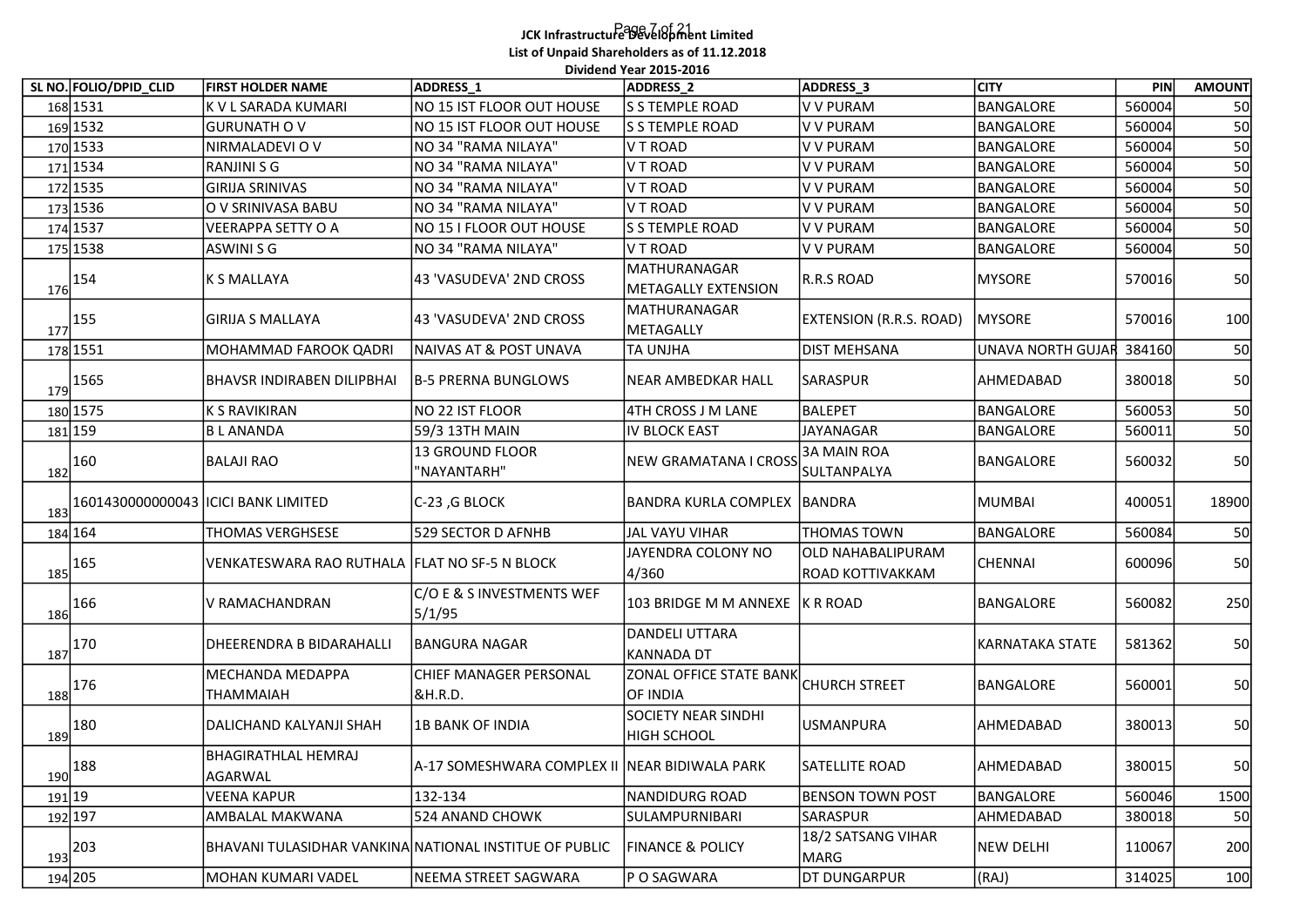## Page 8 of 21 JCK Infrastructure Development Limited List of Unpaid Shareholders as of 11.12.2018

|                                             |                                |                                               | List of Unpaid Shareholders as of 11.12.2018 | Dividend Year 2015-2016                     |                               |                           |        |               |
|---------------------------------------------|--------------------------------|-----------------------------------------------|----------------------------------------------|---------------------------------------------|-------------------------------|---------------------------|--------|---------------|
|                                             | SL NO. FOLIO/DPID_CLID         | <b>FIRST HOLDER NAME</b>                      | ADDRESS <sub>1</sub>                         | ADDRESS_2                                   | ADDRESS_3                     | <b>CITY</b>               | PIN    | <b>AMOUNT</b> |
| 195 206                                     |                                | BHADRA SHEELA VADEL                           | NEEMA STREET SADAR BAZAR                     | SAGWARA P O                                 | <b>DT DUNGARPUR</b>           | (RAJ)                     | 314025 | 100           |
| $\frac{196}{208}$                           |                                | <b>DEVLATA VADEL</b>                          | C/OM/SVA DELKURIYAJ<br>I/CHAGANLALJI         | SAGWARA P O SAGWARA                         | <b>IDT DUNGARPUR</b>          | (RAJ)                     | 314025 | 100           |
| $\frac{197}{209}$                           |                                | AMBALAL MULCHANDDAS<br>PATEL                  | C-40 NARMADA COLONY (NEW) RADHANPUR          |                                             | <b>BANASKANTHA DIST</b>       | <b>GUJARAT</b>            | 999999 | 100           |
| $\frac{198}{210}$                           |                                | YOGENDRA SHAH                                 | C-6 SARANG FLATS                             | B/H HIRABAG RLY<br><b>CROSSING</b>          | AMBAWADI                      | AHMEDABAD                 | 380006 | 50            |
| 199 211                                     |                                | <b>TAMMIRAJU VEGESNA</b>                      | DR VT RAJU DEP OF AGRI.ECO.                  | AGRICULTURAL COLLEGE                        | JUNAGADH                      | <b>GUJARAT</b>            | 362001 | 100           |
| $\frac{200}{200}$ 212                       |                                | KESHAVLAL CHHAGANLAL<br>PATEL                 | C/O CHITARANJAN PATEL                        | B/17 STREET NO 6 G N F C<br><b>TOWNSHIP</b> | <b>PO NARMADANAGAR</b>        | DIST BHARUCH (GUJA 392015 |        | 100           |
| $\frac{201}{201}$ 216                       |                                | KESHAVLAL CHHAGANLAL<br>PATEL                 | C/O CHITARANJAN PATEL                        | B/17 STREET NO 6 G N F C<br><b>TOWNSHIP</b> | PO NARMADANAGAR               | DIST BHARUCH(GUJAR 392015 |        | 100           |
| 202 219                                     |                                | <b>CHANDRIKA SHAH</b>                         | 1/2 JYOTHI PARK                              | NEAR GOPALAK SOCIETY                        | <b>NEW VADAJ</b>              | AHMEDABAD                 | 999999 | 50            |
| 203 22                                      |                                | <b>ANIL KAPUR</b>                             | 36 AHIRIPUKKUR ROAD                          |                                             |                               | <b>KOLKATA</b>            | 700019 | 500           |
| $\begin{array}{c c} 204 \\ 204 \end{array}$ |                                | SHARMISHTA PARMANAND<br>PATEL                 | J 30 SARVODAYNAGAR VIBHAG 1                  | SOLA RD NR BHUYANGDEV<br> soc               |                               | AHMEDABAD                 | 308861 | 50            |
| 205 223                                     |                                | RAMESHCHANDRA S DARJI                         | NR BARDO BANK AT VIJAPUR                     | <b>DIST MEHSANA</b>                         |                               | N GIJARAT                 | 999999 | 50            |
|                                             |                                |                                               | <b>26 RANNA PARK SOCIETY</b>                 |                                             |                               |                           |        |               |
| $\frac{206}{2}$ <sup>224</sup>              |                                | <b>ADITYABHAI PATEL</b>                       | VIBHAG 1                                     | GHATLODIA AHMEDABAD                         |                               | <b>GUJARAT ST</b>         | 380061 | 100           |
| 207 229                                     |                                | HARISH JIVRAJ MOTA                            | 262/70 NAVSHI NATHA STREET                   | 3RD FLOOR ROOM NO 62                        | <b>ANANT NIWAS</b>            | <b>MUMBAI</b>             | 400009 | 100           |
|                                             | 208 230                        | <b>SUJATA CHOUDHURY</b>                       | H-21 NOFRA                                   | NAVY NAGAR COLABA                           |                               | <b>MUMBAI</b>             | 400005 | 200           |
| $\sqrt{209}$ 231                            |                                | MANINDRA CHANDRA<br><b>CHOUDHURY</b>          | 18-D NIVEDITA ENCLAVE                        | A-6 PASCHIM VIHAR                           |                               | <b>NEW DELHI</b>          | 110063 | 200           |
| $\frac{210}{2}$ <sup>233</sup>              |                                | <b>BALKRISHNA MAHADEO</b><br><b>CHANDRAKE</b> | H NI 2ND FLOOR R M13                         | BHAVELWARD                                  | X LANE KUMBARWADA             | <b>MUMBAI</b>             | 400004 | -50           |
| 211 237                                     |                                | KALYANI PRAVIN POTNIS                         | G4/8 SUNDER NAGAR                            | S V RD MALAD                                |                               | <b>MUMBAI</b>             | 400064 | 50            |
| 212 239                                     |                                | <b>SHAMRAO KALE</b>                           | PO KHANDALI (VELAPUR)                        | TAL.MALA                                    | <b>SHIRAS</b>                 | <b>DIST SHOLAPUR</b>      | 413101 | 100           |
| $\frac{213}{2}$ <sup>240</sup>              |                                | <b>DILIP GOVIND SAWANT</b>                    | <b>1ST FLR C BLOCK</b><br>SATGURUMANSION     | 444 MANIMKAR WADI                           |                               | MUMBAI                    | 400016 | 100           |
| 214 241                                     |                                | PARESH PRAFULBHAI DESAI                       | L RASIK VILLA JAWAHAR RD                     | GHATKOPAR (EAST)                            |                               | <b>MUMBAI</b>             | 400077 | 100           |
| 215 242                                     |                                | JITENDRA M GUDKHA                             | 7 SHURBHI APARTMENT                          | LOSHWAL COLONY                              | NEAR JAIN TEMPLE              | JAMNAGAR (GUJ)            | 361005 | 600           |
| $\frac{216}{2}$ <sup>243</sup>              |                                | DHANRAJ JANARDAN SHIMPI                       | <b>ANAND BHARATI ROAD</b>                    | CHENDANI KOLIWADA                           | NEAR DR PETHE'S<br>DISPENSARY | <b>THANE EAST</b>         | 600603 | 50            |
| $\frac{217}{2}$ <sup>245</sup>              |                                | ASHOK KUMAR MEHRA                             | FFICE NO 1 PLOT NO 84                        | <b>PREM SANDESH SHORE</b><br><b>PUNJAB</b>  | SOCIETY ANDHERI (EAST)        | <b>MUMBAI</b>             | 400093 | 50            |
| $\frac{218}{2}$ <sup>246</sup>              |                                | KOKILA MAHENDRA PARIKH                        | 1 NARENDRA BHUVAN                            | 51 BHULABHAI DESAI<br>ROAD                  |                               | <b>MUMBAI</b>             | 400026 | 250           |
|                                             | $\frac{219}{2}$ <sup>247</sup> | MAHENDRA AMRITLAL PARIKH                      | 1 NARENDRA BHUVAN                            | 51 BHULABHAI DESAI<br>ROAD                  |                               | <b>MUMBAI</b>             | 400026 | 250           |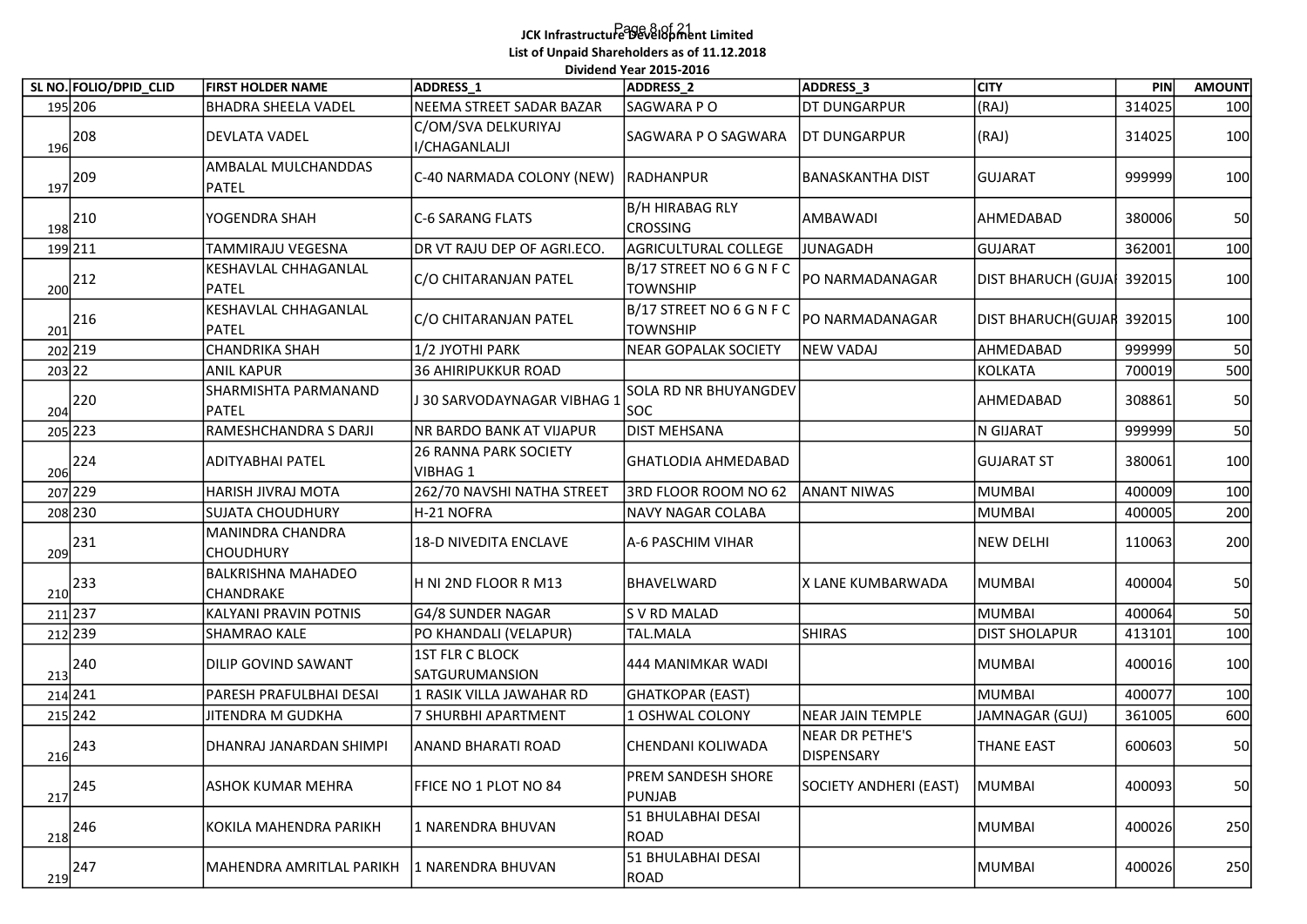## Page 9 of 21 JCK Infrastructure Development Limited List of Unpaid Shareholders as of 11.12.2018 .<br>Dividend Year 2015-2016

|     | SL NO. FOLIO/DPID_CLID                           | <b>FIRST HOLDER NAME</b>                                      | ADDRESS <sub>1</sub>                                       | Dividend Year 2015-2016<br><b>ADDRESS 2</b> | ADDRESS_3                               | <b>CITY</b>         | PIN    | <b>AMOUNT</b> |
|-----|--------------------------------------------------|---------------------------------------------------------------|------------------------------------------------------------|---------------------------------------------|-----------------------------------------|---------------------|--------|---------------|
|     | $\begin{array}{c c} & 256 \\ \hline \end{array}$ | MEHER NOSHIR SETHNA                                           | 25 HASANALI BLDG M P<br>AGIARYEE                           | <b>LANE GRANT RD</b>                        |                                         | MUMBAI              | 400007 | 50            |
|     | 221 259                                          | ASHOK KUMAR JAISWAL                                           | 108/3C/3                                                   | PATEL NAGAR                                 |                                         | ALLAHABAD           | 211003 | 150           |
|     | $\frac{222}{2}$ 261                              | T V RANGANATHAN                                               | 304 PAKSHIRAJA APPARTMENTS PHASE II                        |                                             | POLICE KANDASWAMY<br><b>ROAD</b>        | <b>COIMBATORE</b>   | 641045 | 50            |
| 223 | 262                                              | <b>BANSIDHAR PANCHOLI</b>                                     | H-7 BALAKRISHNA CO-OP                                      | HSG SOCIETY LTD 142/5                       | J P ROAD ANDHERI (WEST) MUMBAI          |                     | 400053 | 100           |
| 224 | 268                                              | PRAVINSAGAR MODI                                              | FLAT NO 12 BLOCK NO C-25                                   | <b>KENDRIYA VIHAR SECTOR</b><br>38          | NERUL NAVI                              | <b>MUMBAI</b>       | 400706 | 50            |
|     | 225 269                                          | <b>GITA KRISHNA KUMAR</b>                                     | MINI PURAB (FIRST FLOOR)                                   | 42 RIDGE ROAD                               |                                         | MUMBAI              | 400006 | 200           |
|     | $\frac{226}{273}$                                | PRAVEEN JASORIA                                               | 904 BRIGHTON TOWER                                         | LOKHAMDWALA COMPLEX                         | <b>FOUR BANGALOW</b><br>VERSOVA         | MUMBAI              | 400058 | 50            |
|     | $\frac{227}{227}$ 276                            | RADHAKRISHNA RAO B                                            | 582 RANGANIWASA                                            | 10TH D CROSS                                | MAHALAXMIPURAM W E R<br><b>II STAGE</b> | BANGALORE           | 560086 | 50            |
|     | 228 280                                          | VIJAYAN PANDARAPARAMBIL                                       | "KARTIKA"                                                  | NELLAYI DIST                                |                                         | <b>KERALA STATE</b> | 680305 | 50            |
| 229 | 281                                              | GANGASANI PRABHAKER REDDY B-38 (TYPE IV)                      |                                                            | <b>IIT QUARTERS</b>                         | <b>IIT BOMBAY POWAI</b>                 | <b>MUMBAI</b>       | 400076 | 50            |
|     | $\frac{230}{2}$ <sup>283</sup>                   | PRABHAKARA KARANTH                                            | NO 880 II CROSS                                            | 7TH MAIN 5TH BLOCK                          | <b>BEL LAYOUT</b><br>VIDYARANYAPURA     | BANGALORE           | 560097 | 100           |
| 231 | 286                                              | SUMANT DESHMUKH                                               | D1/81/80 5MIG CLY GANHDI<br>NAGAR                          | BANDRA (E)                                  |                                         | MUMBAI              | 400051 | 100           |
|     | $\frac{232}{2}$ 290                              | KAMAL BOMAN MORADIAN                                          | DR BAHL BLDG                                               | 294 SHAHID<br>BHAGATSINGH RD                | FORT                                    | MUMBAI              | 400001 | 50            |
|     | $\sqrt{233}^{291}$                               | BOMAN KHUSHROO MORADIAN DR BAHL BLDG                          |                                                            | 294 SHAHID<br><b>BHAGATSINGH RD</b>         | FORT                                    | MUMBAI              | 400001 | 50            |
|     | $\frac{234}{2}$ 292                              | FRENY KHUSHROO MORADIAN                                       | DR BAHL BLDG                                               | 294 SHAHID<br>BHAGATSINGH RD                | FORT                                    | <b>MUMBAI</b>       | 400001 | 50            |
|     | 235 295                                          | <b>SURESH KUMAR GUPTA</b>                                     | 2/25 THOKARSI BLDG                                         | G R KARAMARG                                | <b>WORLI NAKA</b>                       | MUMBAI              | 400018 | 200           |
|     | $\frac{236}{2}$ <sup>297</sup>                   | KUSUM NAVINCHANDRA<br>PARIKH                                  | SAILESH FLAT NO 25 GOWALIA                                 | <b>TANK CORNER</b>                          |                                         | <b>MUMBAI</b>       | 400036 | 500           |
|     | $\frac{237}{2}$ <sup>299</sup>                   | MANJULA JAIN                                                  | 182 DADY SETH AGIYARI LANE                                 | HIRA MANAK BLDGS 4TH<br><b>FLOOR</b>        | ROOM NO 46                              | MUMBAI              | 400002 | 100           |
| 238 | 319                                              | GORDHANDAS TRIBHOVANDAS 554 CHIRA BAZAR<br><b>TRAISHAWALA</b> | KANAIYABHUVAN                                              | C/3 IST FLOOR                               |                                         | MUMBAI              | 400002 | 500           |
| 239 | 320                                              | DILIP KANTILAL SHAH                                           | A/24 SAHYADRI APPT TILAK<br>ROAD                           | BORIVLI (W)                                 |                                         | <b>MUMBAI</b>       | 400092 | 50            |
|     | $\frac{240}{322}$                                | MAHENDRAKUMAR DAHYALAL<br><b>SHAH</b>                         | RANISATI MARG(QUARRY ROAD) ISHWAR BHUVAN C-2 LK 6 MALAD(E) |                                             |                                         | <b>MUMBAI</b>       | 400097 | 200           |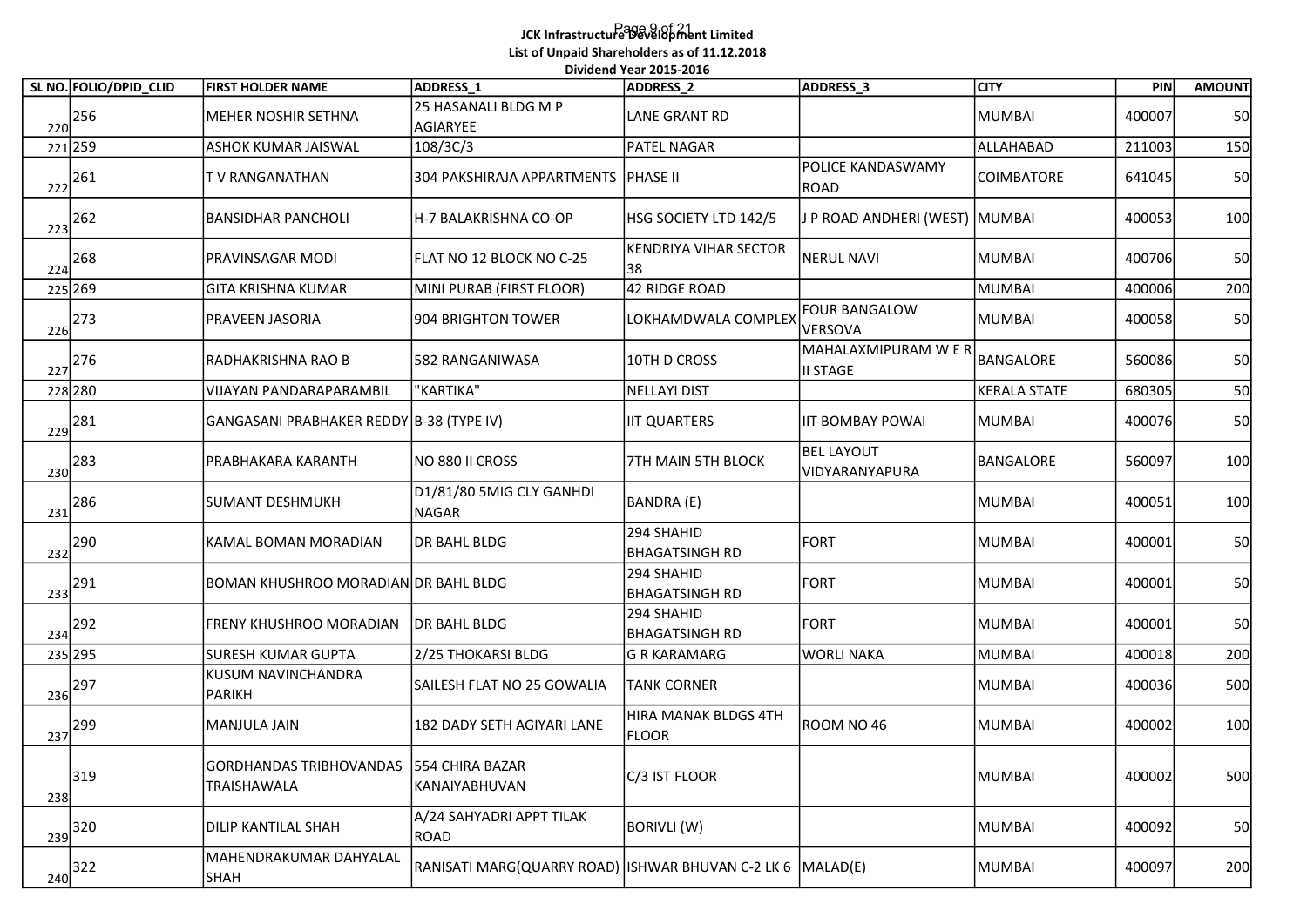## Page 10 of 21 JCK Infrastructure Development Limited List of Unpaid Shareholders as of 11.12.2018 .<br>Dividend Year 2015-2016

|                        |                                                |                                                  | Dividend Year 2015-2016                 |                                 |                  |        |               |
|------------------------|------------------------------------------------|--------------------------------------------------|-----------------------------------------|---------------------------------|------------------|--------|---------------|
| SL NO. FOLIO/DPID CLID | <b>FIRST HOLDER NAME</b>                       | ADDRESS 1                                        | ADDRESS <sub>2</sub>                    | ADDRESS_3                       | <b>CITY</b>      | PIN    | <b>AMOUNT</b> |
| $\frac{241}{2}$ 325    | ARVIND BHAGWANDAS VAYLA                        | <b>NEAR KHAMBHAT</b><br>PUNCHNIWADI              | <b>OPP SHOW FASHION</b><br>BEHIND FARAM | <b>STREET RUSTOMPURA</b>        | <b>SURAT</b>     | 395002 | 100           |
| 242 331                | <b>RAVI KUMAR MAGAL</b>                        | 1567/63 EASTEND MAIN ROAD                        | JAYANAGAR 9TH BLOCK                     |                                 | <b>BANGALORE</b> | 560016 | 50            |
| 243 333                | SHANKAR VINAYAK NAKHE                          | D-6 CAT COLONY                                   | P O CAT                                 |                                 | <b>INDORE</b>    | 452013 | 100           |
| 244 334                | BHAWANIBAI LALWANI                             | <b>26A BHASKAR LANE</b>                          | DAMODAR BHUVAN                          | <b>3RD FLOOR</b><br>BHULESHAWAR | <b>MUMBAI</b>    | 400002 | 50            |
| $\frac{245}{ } ^{335}$ | HASTIMAL LALWANI                               | <b>26A BHASKAR LANE</b>                          | DAMODAR BHUVAN                          | <b>3RD FLOOR</b><br>BHULESHAWAR | <b>MUMBAI</b>    | 400002 | 50            |
| $\frac{246}{336}$      | <b>FAROKH NARIMAN PAVRI</b>                    | HUSENI BLDG IST FL ABOVE                         | <b>FALKLAND RD PO CORNER</b><br>OF      | <b>GRANT RD</b>                 | MUMBAI           | 400008 | 100           |
| $\frac{247}{337}$      | LAXMINARAYAN NARASINH<br>BHAT                  | SRINIVASA' 705 14TH CROSS                        | GOKLUAM III STAGE                       |                                 | <b>MYSORE</b>    | 570002 | 200           |
| $248$ <sup>342</sup>   | SAIFUDDIN NAJMUDDIN                            | <b>BYCULLA HOUSE I BLOCK 2ND</b><br><b>FLOOR</b> | <b>BYCULLA BRIDGE CLONE</b><br>ROAD     |                                 | <b>MUMBAI</b>    | 400008 | 250           |
| $\frac{249}{2}$ 343    | KHOZEMA NAJMUDDIN                              | <b>BYCULLA HOUSE I BLOCK 2ND</b><br><b>FLOOR</b> | <b>BYCULLA BRIDGE CLONE</b><br>ROAD     |                                 | <b>MUMBAI</b>    | 400008 | 250           |
| $\frac{250}{351}$      | CHANDRAKANT PURUSHOTTAM <br>JANI               | 15 VITHALBHAI PATEL ROAD                         | VISHNU BHUVAN                           |                                 | MUMBAI           | 400004 | 50            |
| 251354                 | MANICKCHAND JAJODIA                            | 601 THACKERS APPARTMENTS                         | 203A JUHU CROSS LANE                    | <b>ANDHERI WEST</b>             | <b>MUMBAI</b>    | 400058 | 100           |
| 252355                 | SREEKUMARI NAIR                                | 1603 A 17TH MAIN                                 | J P NAGAR II PHASE                      |                                 | <b>BANGALORE</b> | 560078 | 50            |
| $\frac{253}{361}$      | SOHANBAI JODHRAJJI JAIN                        | 9 KALYAN KUTIR NEAR LOHIB<br>NAGAR               | <b>B SHASHTRI MARG</b>                  | <b>KURLA WEST</b>               | MUMBAI           | 400070 | 50            |
| $\frac{254}{362}$      | RAMRAKSHA B CHAUBEY                            | BLK B/4 MOHATTA NAGAR BLDG VIKHROLI WEST         |                                         |                                 | <b>MUMBAI</b>    | 400079 | 200           |
| 255 364                | MULJI M GUDHKA                                 | 11-A RATNER DEEP S L ROAD                        | MULUND WEST                             |                                 | <b>MUMBAI</b>    | 400080 | 400           |
| $\frac{256}{ }$ 366    | MANOJ KESHAVKANT SANGANI   B-3/6 KUMAR SOCIETY |                                                  | DAYALDAS ROAD                           | <b>VILEPARLE EAST</b>           | <b>MUMBAI</b>    | 400057 | 50            |
| 257368                 | RAJANIKANT MEHTA                               | 353 PARIMAL BLOCK 503                            | R B MEHTA ROAD                          | <b>GHATKOPAR EAST</b>           | <b>MUMBAI</b>    | 400077 | 50            |
| 258 38                 | SURESH JAIN                                    | 17/AIFLOOR                                       | SHANTAPPA LANE                          |                                 | BANGALORE        | 560002 | 500           |
| 259 382                | ANTHONY JOSEPH DUARTE                          | <b>ANTHONY JOSEPH DWARTE</b>                     | 9/10 MATHILDA APPT-23                   | <b>BABREKAR MARG DADAR</b>      | <b>MUMBAI</b>    | 400028 | 75            |
| $\frac{260}{385}$      | NILKANTHRAY C CHHAYA                           | A/48K OF INDIA USHA-KIRAN<br>STY.                | OPP.LALLUBHAI PARK                      | <b>ANDHERI WEST</b>             | MUMBAI           | 400058 | 50            |
| $\frac{261}{261}$ 390  | A S AGRAWAL                                    | 43 ANJALI APPARTMENTS 4TH<br>FLOOR               | SHIMPOLI KASTUR PARK                    | <b>BORIVLI WEST</b>             | MUMBAI           | 400092 | 50            |
| $\frac{262}{391}$      | <b>BANARSIBAI S AGRAWAL</b>                    | 43 ANJALI APPARTMENTS 4TH<br><b>FLOOR</b>        | SHIMPOLI KASTUR PARK                    | <b>BORIVLI WEST</b>             | <b>MUMBAI</b>    | 400092 | 50            |
| $\frac{263}{ }395$     | KAVITA S AGRAWAL                               | 43 ANJALI APPARTMENTS 4TH<br><b>FLOOR</b>        | <b>SHIMPOLI KASTUR PARK</b>             | <b>BORIVLI WEST</b>             | <b>MUMBAI</b>    | 400092 | 50            |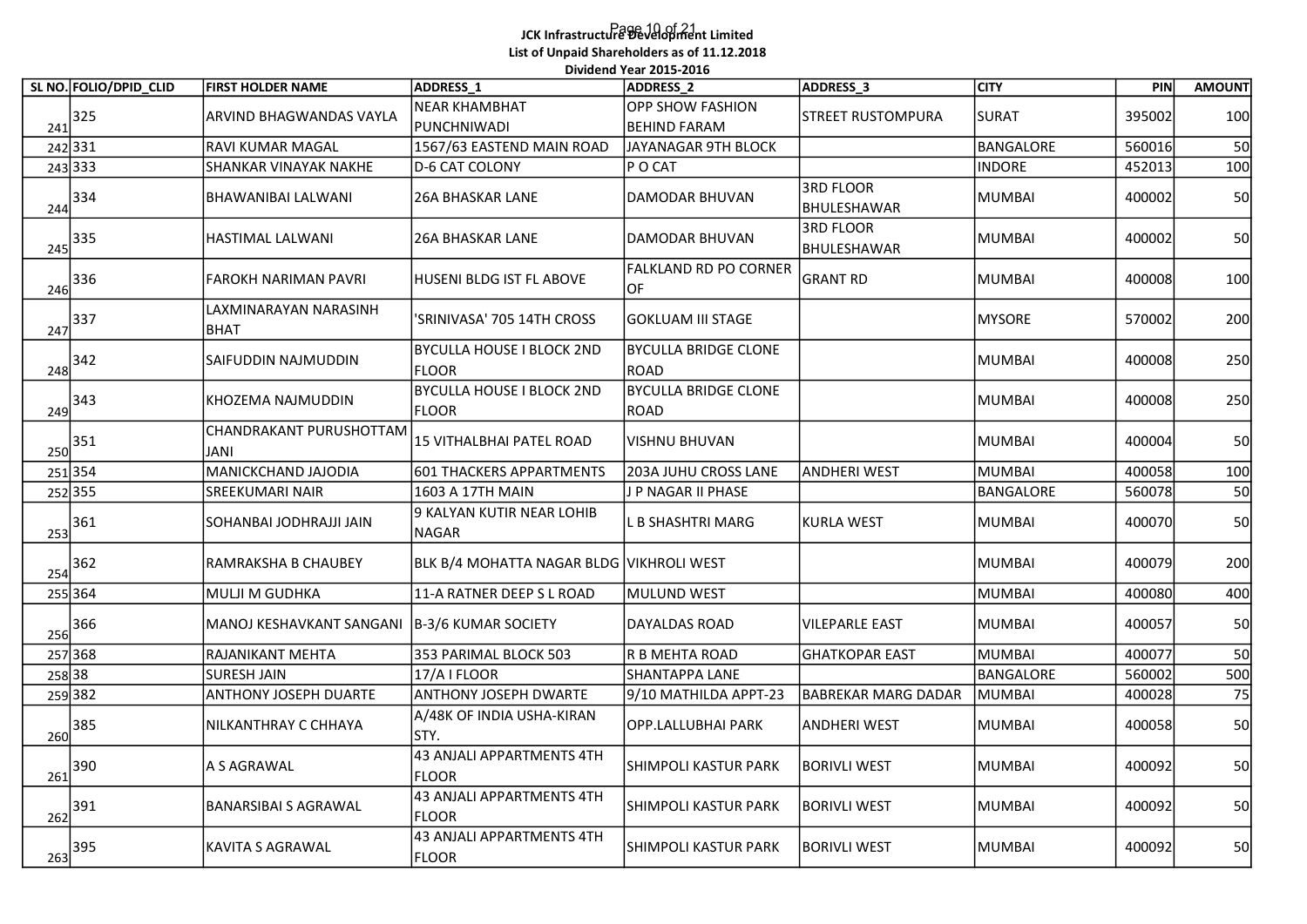## Page 11 of 21 JCK Infrastructure Development Limited List of Unpaid Shareholders as of 11.12.2018 .<br>Dividend Year 2015-2016

|                    |                                        |                                                 | List of Unpaid Shareholders as of 11.12.2018 | Dividend Year 2015-2016                    |                                           |                    |        |               |
|--------------------|----------------------------------------|-------------------------------------------------|----------------------------------------------|--------------------------------------------|-------------------------------------------|--------------------|--------|---------------|
|                    | SL NO. FOLIO/DPID_CLID                 | <b>FIRST HOLDER NAME</b>                        | <b>ADDRESS 1</b>                             | ADDRESS_2                                  | ADDRESS_3                                 | <b>CITY</b>        | PIN    | <b>AMOUNT</b> |
| $\frac{264}{397}$  |                                        | ANITA S AGRAWAL                                 | 43 ANJALI APPARTMENTS 4TH<br><b>FLOOR</b>    | SHIMPOLI KASTUR PARK                       | <b>BORIVLI WEST</b>                       | <b>MUMBAI</b>      | 400092 | 50            |
|                    | $\frac{265}{ }$ 399                    | <b>BHARATI S AGRAWAL</b>                        | 43 ANJALI APPARTMENTS 4TH<br> FLOOR          | SHIMPOLI KASTUR PARK                       | BORIVLI WEST                              | <b>MUMBAI</b>      | 400092 | 50            |
| $266$ <sup>4</sup> |                                        | <b>JAGDISHCHAND KAPUR</b>                       | 36 AHIRIPUKKUR ROAD                          |                                            |                                           | KOLKATA            | 700019 | 1334          |
|                    | $\frac{267}{267}$ 400                  | <b>K S AGRAWAL</b>                              | 43 ANJALI APPARTMENTS 4TH<br><b>FLOOR</b>    | <b>SHIMPOLI KASTUR PARK</b>                | <b>BORIVLI WEST</b>                       | <b>MUMBAI</b>      | 400092 | 50            |
|                    | $\frac{268}{ }$ 403                    | DR KESHARLAL BHAJANLAL<br><b>AGIWAL</b>         | 402 BENTIRICK CHAMBERS                       | 37A BENTIRICK STREET                       |                                           | KOLKATA            | 700069 | 100           |
|                    | $\frac{269}{ }404$                     | MAHENDRA DHARAMSHI<br><b>BHATIA</b>             | 5/1/1C JADUNATH DEY ROAD                     | <b>1ST FLOOR</b>                           | <b>BOWBAZAR</b>                           | KOLKATA            | 700012 | 100           |
|                    | 270 405                                | MITABEN PRAFULBHAI DESAI                        | 1 RASIK VILLA JAWAHAR ROAD                   | GHATKOPAR EAST                             |                                           | MUMBAI             | 400077 | 100           |
| 271                | 407                                    | <b>BHARAT DOLATRAI DESAI</b>                    | 12TH NIRUPAM VITHALBHAI<br> ROAD             | <b>VILE PARLE WEST</b>                     |                                           | <b>MUMBAI</b>      | 400056 | 50            |
|                    | $\sqrt{272}^{409}$                     | DHANANAY HARILAL JARADI                         | B-2 AKAL CO-OP SOCIETY                       | MARBLE BLDG., FLAT<br>NO.619               | <b>BAMANPURI ROAD J B</b><br><b>NAGAR</b> | <b>MUMBAI</b>      | 400059 | 100           |
|                    | $\frac{273}{ }412$                     | NARENDRA MAGANLAL<br><b>HINDOCHA</b>            | A/13 SAHAJANAND<br><b>APARTMENTS</b>         | OPP.AKOTA STADIUM                          | PRODUCTIVITY ROAD                         | <b>BARODA</b>      | 390001 | 50            |
|                    | $\frac{274}{413}$                      | VARSHABEN SHASHIKANT PATEL AT CHACHAK PO BODELI |                                              | TA JETPURPAVI                              | <b>DIST BARODA</b>                        | <b>BARODA</b>      | 391135 | 100           |
|                    | $\frac{275}{414}$                      | SHASHIKANTBHAI<br>MADHUSUDAN PATEL              | AT CHACHAK PO BODELI                         | TA JETPURPAVI                              | DIST. BARODA                              | BARODA             | 391135 | 100           |
|                    | $\frac{276}{ }418$                     | <b>GOKUL RAMANLAL SHAH</b>                      | PATEL ESTATE                                 | UMA NIVAS                                  | <b>NEAR RLY STATION</b><br>THASRA         | DIST.KHEDA (GUJ)   | 388250 | <b>50</b>     |
|                    | 277424                                 | SANJAYKUMAR BAXI                                | BAXI HAVALI DARBAR ROAD                      | RAJPIPLA DIST.BROACH                       |                                           | DIST. BROACH (GUJ) | 393145 | 100           |
|                    | $\frac{278}{ }425$                     | PEPALLA SATYANARAYANA                           | 17 AMBICA ANANDNAGAR<br>SOCEITY              | NEAR NEW INDIA MILLS                       |                                           | <b>BARODA</b>      | 390005 | 200           |
|                    | $\begin{array}{c}\n 279\n \end{array}$ | DEEPAK B KALELKAR                               | 503 VICENZA MERIDIAN                         | <b>BEHIND NILAMBER</b><br><b>BUNGALOWS</b> | VASNA BHAILI ROAD                         | <b>VADADARA</b>    | 390015 | 50            |
|                    | 280 428                                | DR KISHORE PURI GOSWAMI                         | <b>B T R S GUJ AGRIL UNIVERSITY</b>          | ANAND                                      |                                           | ANAND (GUJ)        | 388110 | 200           |
|                    | 281429                                 | AMARNATH MUKHOPADHYAY                           | <b>DEPT OF PLANT PATHOLOGY</b>               | PANT NAGAR                                 | DIST.NAINITAL                             | NAINITAL (UP)      | 263145 | 200           |
|                    | $\sqrt{282}^{431}$                     | RAMESHKUMAR KANTILAL<br><b>SHAH</b>             | 6 AKSHAR BHAVAN                              | MANISHA SOCIETY OLD<br>PADRA ROAD          |                                           | <b>BARODA</b>      | 380005 | 100           |
|                    | 283 432                                | ANIL KANCHANLAL SHAH                            | C-17 IFFCO COLONY                            | POST.KASTURI NAGAR                         | MEHASAN HIGHWAY                           | DIST.GANDHINAGAR   | 370220 | 100           |
|                    | 284 433                                | <b>BALASHANKAR UPADHYAYA</b>                    | 15 MANMOHAN SOCIETY                          | LALBAUG ROAD                               |                                           | <b>BARODA</b>      | 390004 | 50            |
|                    | $\frac{285}{ }435$                     | SHABBIR SAIFUDDIN ZAZIR                         | <b>RELIABLE TRADING AGENCY</b>               | G P O BOX NO.751 23<br><b>BIPLABI RASH</b> | BEHARI BASU ROAD                          | KOLKATA            | 700001 | 50            |
|                    | 286 437                                | <b>VIDYANAND SINHA</b>                          | 13 EAST THE PARK PO ICHAPUR                  | NAWABGUNJE                                 |                                           | DT.24 PARGANAS (WE | 743144 | 200           |
| 287438             |                                        | MADAN MOHAN LAL SHARMA                          | FLAT NO.317 POCKET "L"                       | SARITA VIHAR                               |                                           | <b>NEW DELHI</b>   | 110044 | 50            |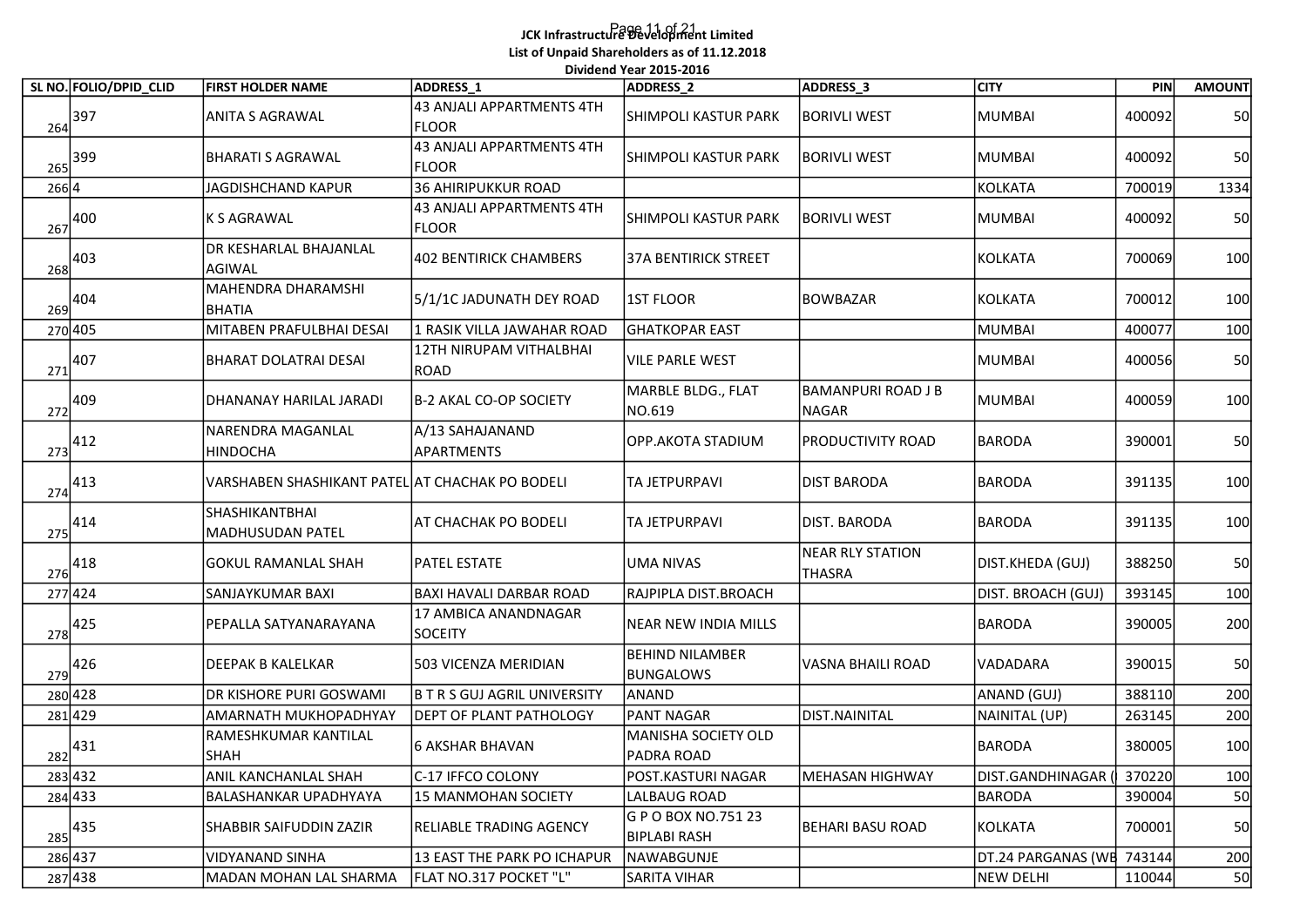## Page 12 of 21 JCK Infrastructure Development Limited List of Unpaid Shareholders as of 11.12.2018 .<br>Dividend Year 2015-2016

| SL NO. FOLIO/DPID_CLID         | <b>FIRST HOLDER NAME</b>                | ADDRESS <sub>1</sub>                            | Dividend Year 2015-2016<br>ADDRESS_2       | ADDRESS <sub>_3</sub>      | <b>CITY</b>       | PIN    | <b>AMOUNT</b> |
|--------------------------------|-----------------------------------------|-------------------------------------------------|--------------------------------------------|----------------------------|-------------------|--------|---------------|
| 288441                         | NARASIMHA MURTY A                       | QR NO.A140                                      | SECTOR-2                                   | ROURKELA                   | ORISSA            | 769006 | 100           |
| 289443                         | P JAYARAM                               | C/O SRI VENKATESHWARA                           | MANAVALA NAGAR                             |                            | <b>TRIVELLORE</b> | 602002 | 50            |
| 444<br>290                     | MRUNALINIDEVI PARVATANENI D NO.29-2-45  |                                                 | RAMAMANDIRAM ROAD                          |                            | VIJAYAWADA        | 520002 | 100           |
| 445<br>291                     | RAJAGOPALARAO<br>PARVATANENI            | D NO.29-2-45                                    | RAMAMANDIRAM ROAD                          |                            | VIJAYAWADA        | 520002 | 100           |
| 292447                         | VENKATA SESHAIAH YAMALA                 | FLAT B12 GNANA DEEP                             | MAYUR VIHAR (PHASE-1)                      |                            | NEW DELHI         | 110091 | 100           |
| 449<br>293                     | N R SUBRAMANIAN                         | FLAT - 203 BLDG C 24 "ANANTH" VASANT VIHAR      |                                            | 2ND POKRAN ROAD            | <b>THANE</b>      | 400601 | 50            |
| $\frac{294}{994}$ 450          | A SAROJA ARUMUGAM                       | NO.3 THANTHAI PERIAR STREET                     | 3RD CROSS<br>CHOLAVARAMNAGAR               | <b>CHROMEPET</b>           | <b>MADRAS</b>     | 600044 | 100           |
| $\frac{295}{2}$ <sup>452</sup> | SAMUEL OOMMEN                           | 112 POONAMALLEE HIGH ROAD                       |                                            |                            | <b>MADRAS</b>     | 600084 | 100           |
| 453<br>296                     | DR CHINNA OOMMEN                        | 112                                             | POONAMALLEE HIGH<br><b>ROAD</b>            |                            | <b>MADARAS</b>    | 600084 | 100           |
| 297 458                        | BHARATKUMAR OZA                         | E/7 ANGON SOCIETY                               | INDIRA GANDHI MARG                         |                            | <b>NADIAD</b>     | 387001 | 100           |
| $\frac{298}{2}$ 462            | SHAMJI JAGJIVAN                         | BEHIND CENTRAL BANK M O                         | <b>BENEATH SHRINATHJI</b><br><b>TEMPLE</b> | JAMNAGAR                   | JAMNAGAR          | 361001 | 100           |
| 299 466                        | HAMED ABDUL CADER                       | <b>CEYLON HOUSE</b>                             | UPLETA                                     |                            | GUJARAT           | 360490 | 50            |
| 475<br>300                     | DASHARATHLAL NANDKISHORE<br>MEHTA       | 146 PRITAM CO-OP HOUSING<br>SOCIETY NO.1        |                                            |                            | BHARUCH           | 392002 | 100           |
| $\frac{301}{ }479$             | <b>BHADRESH SHANTILAL GANDHI</b>        | 69 SANGANA SOCIETY                              | RANDER ROAD                                |                            | <b>SURAT</b>      | 999999 | 50            |
| 302 480                        | <b>VINAYAK DATTATRAYA RAO</b>           | B-23 SATYA APARTMENTS                           | GOKHALE ROAD                               |                            | <b>THANE WEST</b> | 400602 | 50            |
| 482<br>303                     | JYOTI DESAI                             | 201 SHIV DARSHAN APARTMENT NEXT TO ELBEE CINEMA |                                            | <b>BHATAN ROAD</b>         | <b>SURAT</b>      | 395002 | 50            |
| $\frac{1}{304}$ 486            | NAGINDAS MOTIRAM PATEL                  | A-20 TRIKAMNAGAR CO-OP H<br>SOC                 | LAMBEHANUMAN ROAD                          | <b>NEAR DARPAN</b>         | <b>SURAT</b>      | 395006 | 50            |
| $\frac{305}{ }487$             | NAVINCHANDRA MOHANLAL<br><b>KAPADIA</b> | 86 G I D C                                      | <b>KHATODRA</b>                            |                            | <b>SURAT</b>      | 395002 | 100           |
| $\frac{1}{306}$ 488            | ABDULKARIM ABDULLA USTAD                | 11/739 2ND FLOOR                                | NEAR KABUTARKHANA                          | <b>CHOAWK BAZAR</b>        | <b>SURAT</b>      | 395001 | 100           |
| 307 489                        | TAHILRAM DATWANI                        | 8/2175                                          | GOPIPURA PARSIWAD                          |                            | <b>SURAT</b>      | 395001 | 100           |
| $\frac{1}{308}$ 490            | JAYASHRI S BAKALE                       | NO.6/38 FIRST FLOOR                             | 10TH CROSS 16TH MAIN                       | BTM I STAGE<br>THAVAREKERE | BANGALORE         | 560029 | 100           |
| $\frac{309}{ }491$             | MRIDULA WADHWA                          | 26 HOUSING SOCIETY                              | SOUTH EXTENSION PART I                     |                            | <b>NEW DELHI</b>  | 999999 | 200           |
| 310 493                        | <b>VEENA JAIN</b>                       | 14/293 MANDI                                    | <b>SYEED KHAN</b>                          |                            | AGRA              | 999999 | 500           |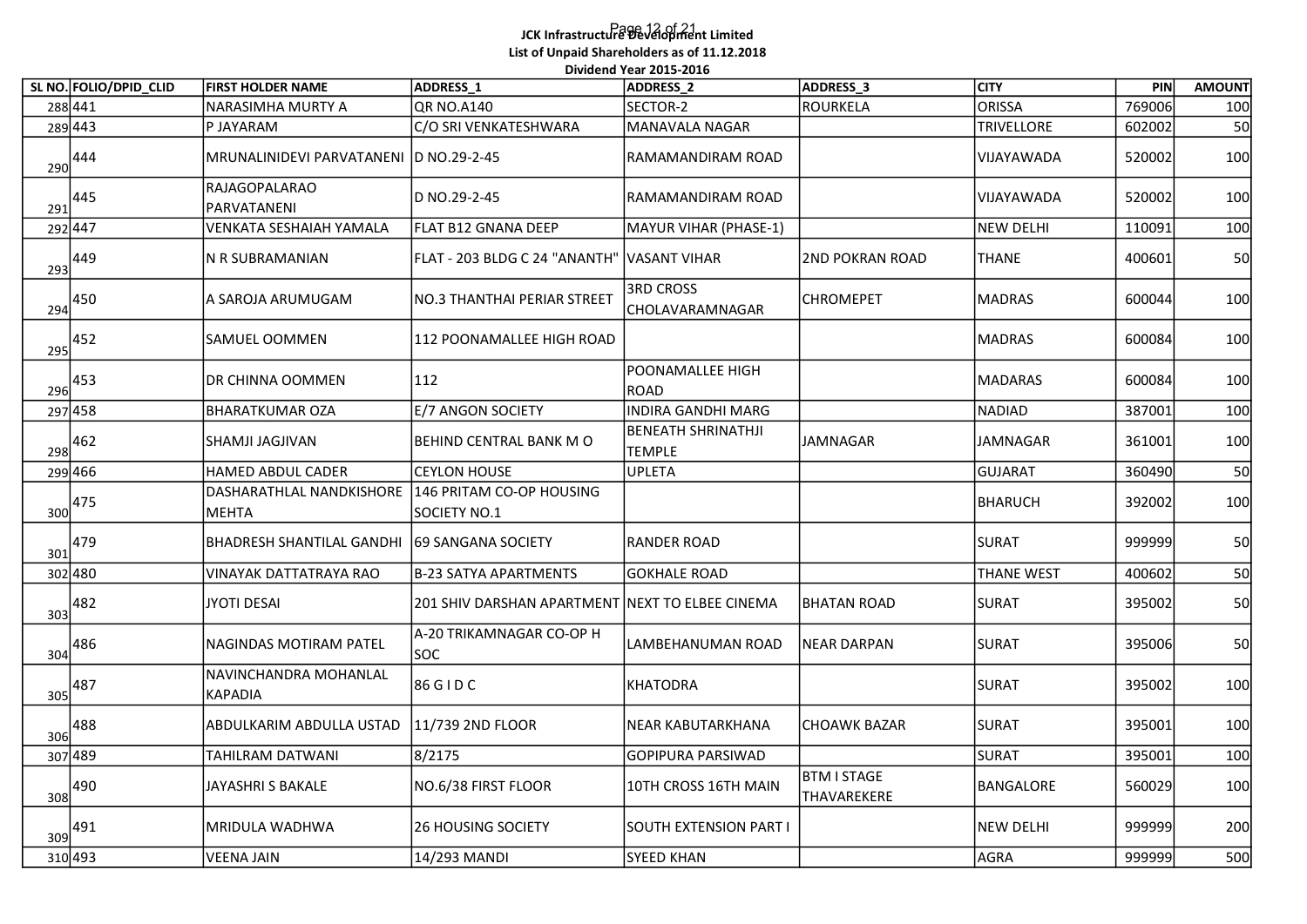## Page 13 of 21 JCK Infrastructure Development Limited List of Unpaid Shareholders as of 11.12.2018

|                                                               |                                                  |                                            | Dividend Year 2015-2016                          |                             |                       |                  |               |
|---------------------------------------------------------------|--------------------------------------------------|--------------------------------------------|--------------------------------------------------|-----------------------------|-----------------------|------------------|---------------|
| SL NO. FOLIO/DPID_CLID                                        | <b>FIRST HOLDER NAME</b>                         | ADDRESS 1                                  | <b>ADDRESS 2</b><br><b>PARTAP MANSION MSN-II</b> | ADDRESS_3                   | <b>CITY</b>           | PIN              | <b>AMOUNT</b> |
| 494<br>311                                                    | KAILASH CHAND MAHESHWARI R B KISHOR CHAND & SONS |                                            | 3-A                                              | <b>THE MALL</b>             | <b>AMRITSAR</b>       | 143001           | 100           |
| 312 495                                                       | N GOPALAKRISHNAN NAIR                            | FLAT 27 BLOCK C-4-C                        | JANAKPURI                                        |                             | <b>NEW DELHI</b>      | 110058           | 100           |
| 313 496                                                       | <b>CHANDER KANTA OBERAI</b>                      | N-210 GREATER KAILASH NO.1                 |                                                  |                             | <b>NEW DELHI</b>      | 110048           | 50            |
| 314 5                                                         | DILIP KAPUR                                      | 132-134                                    | NANDIDURG ROAD                                   |                             | <b>BANGALORE</b>      | 560046           | 500           |
| $\frac{315}{2}$ 501                                           | NAGENDRA MANDIGA                                 | SQN LDR, OFFICERS QUARTER:<br><b>P/47C</b> | <b>BRAR ENCLAVE</b>                              | <b>AIRFORCE STATION</b>     | CHANDIGARH            | 160003           | 250           |
| 316 502                                                       | RADHA THADANI                                    | I FLOOR 7 TANSEN MARG                      | <b>BENGALI MARKET</b>                            |                             | <b>NEW DELHI</b>      | 110001           | 50            |
| 317 503                                                       | <b>USHA DUGGAL</b>                               | D56 BHAGAT SINGH ROAD                      | ADARSH NAGAR                                     |                             | <b>DELHI</b>          | 110033           | 50            |
| 318 505                                                       | <b>RAVINDER SINGH LAMBA</b>                      | H NO.9673 ISLAM GANJ                       | OPP.AZAD MARKET                                  |                             | <b>DELHI</b>          | 110006           | 50            |
| 319 506                                                       | <b>BALWANT RAI DUGGAL</b>                        | <b>D56 BHAGAT SINGH ROAD</b>               | <b>ADARSH NAGAR</b>                              |                             | <b>DELHI</b>          | 110033           | 50            |
| 320 507                                                       | <b>VIJENDRA PAL SINGH</b>                        | 415/6 JAGRTI VIHAR                         |                                                  |                             | MEERUT (UP)           | 250004<br>110006 | 100           |
| 321 509                                                       | MUKESH KUMAR GUPTA<br><b>TARA GUPTA</b>          | 3110 MOHALLA DASSAN<br>3110 MOHALLA DASSAN | HAUZ QAZI<br>HAUZ QAZI                           |                             | <b>DELHI</b><br>DELHI | 110006           | 50<br>50      |
| 322 510<br>323 513                                            | <b>VISHWA NATH AGGARWAL</b>                      | VISHWA TIMBERS                             | 1/86 WHS KIRTINAGAR                              |                             | <b>NEW DELHI</b>      | 110015           | 500           |
| 324 515                                                       | ASHWANI KUMAR GOEL                               | VISHWA TIMBERS                             | 1/86 WHS KIRTI NAGAR                             |                             | <b>NEW DELHI</b>      | 110015           | 500           |
| 325 522                                                       | SRIPADHARIPANT JOSHI                             | C-2 SHANKAR CHHAYA                         | 92/100 ERANDAVANE                                |                             | <b>PUNE</b>           | 411004           | 100           |
| $\frac{326}{ }$ 523                                           | JAYPRAKASH RAMCHANDRA<br>DESHPANDE               | E/10 NEW INDJA QUARTERS                    | 34 JUHU LANE                                     | <b>ANDHERI WEST</b>         | <b>MUMBAI</b>         | 400058           | 50            |
| 327 524                                                       | DR SUBODH CHANDRA MITRA                          | NO.27 GURUNANAK NAGAR                      | <b>PARIJAT APARTMENTS</b>                        | FLAT NO.5 2ND FLOOR         | <b>PUNE</b>           | 400042           | 50            |
| 328 526                                                       | RAMESH PRASAD SAXENA                             | 107 D-3 NDA                                | KHADAKWASLA                                      |                             | <b>PUNE</b>           | 411023           | 50            |
| 329 527                                                       | <b>VIJAYKUMAR DUDHEDIA</b>                       | <b>SUVARNA CHAMBERS</b>                    | 487 NARAYAN PETH                                 |                             | <b>PUNE</b>           | 411030           | 250           |
| $\frac{330}{528}$                                             | SATISHKUMAR DUDHEDIA                             | HARIGAON TAL SHRIRAMPUR                    | <b>DIST A NAGAR HARIGAON</b>                     |                             | <b>DIST A NAGAR</b>   | 999999           | 100           |
| 533<br>331                                                    | SARLA V DUDHEDIA                                 | FLAT NO.11 GITANJALI                       | WAKADE WADI<br>SHIVAJINAGAR                      |                             | <b>POONA</b>          | 411005           | 200           |
| $\begin{array}{c c} & 537 \\ \underline{332} & & \end{array}$ | VISHNU VINAYAK PUNDLE                            | 45 SHIVAJINAGAR JUNA<br><b>TOPKHANA</b>    | NEAR DISTRICT COURT                              |                             | <b>PUNE</b>           | 411005           | 150           |
| $\frac{333}{ }$ 538                                           | <b>GANESHDAS JAMNADAS</b><br><b>CHHABRIA</b>     | C/O J T PHARMACUTICAL                      | 458 BUDWARPET                                    |                             | <b>POONA</b>          | 411002           | 100           |
| $\frac{334}{9}$ 544                                           | DR GOVIND MOGHAJI GARE                           | <b>VIVEK NAGAR CO-OP HSG</b><br>SOCEITY    | SURVEY NO.24/2 PLOT<br>INO.8                     | SRIDHAR NAGAR<br>DHANKAWADI | <b>PUNE</b>           | 411043           | 50            |
| 335 546                                                       | SHIVRAM RAJARAM DHOTRE                           | 883 KASTURBA ZOPADPATTI                    | NEAR MARUTI MANDIR                               | WADAR WADI                  | <b>PUNE</b>           | 411016           | 50            |
| 336 551                                                       | <b>SURJAIN SINGH</b>                             | P-46 BAKASHI NAGAR                         |                                                  |                             | <b>JAMMU</b>          | 180001           | 100           |
| 337 555                                                       | H SREENIVASA REDDY                               | 190/8 REDDY STREET                         | CHANNAPATNA                                      |                             | <b>BANGALORE DIST</b> | 571501           | 100           |
| 338 559                                                       | K V SAROJINI                                     | <b>PARACKAL HOUSE</b>                      | MUDDAPPALLORE                                    | <b>PO PALGHAT</b>           | KERALA                | 678705           | 200           |
| 339 566                                                       | SHIVANNA SIDDAPPA                                | 743 9TH CROSS 5TH MAIN                     | MROR LAYOUT                                      | <b>VIJAYANAGAR EXTN.</b>    | <b>BANGALORE</b>      | 560040           | 100           |
| 340 567                                                       | SOMASHEKAR SHIVANNA                              | 743 9TH CROSS 5TH MAIN                     | MROR LAYOUT                                      | <b>VIJAYANAGAR EXTN.</b>    | BANGALORE             | 560040           | 100           |
| 341 569                                                       | PREM CHAND GUPTA                                 | MIG-17 OPP.MANGLAM                         | NURSING HOME                                     | <b>BARHUT NAGAR</b>         | SATNA (MP)            | 485001           | 50            |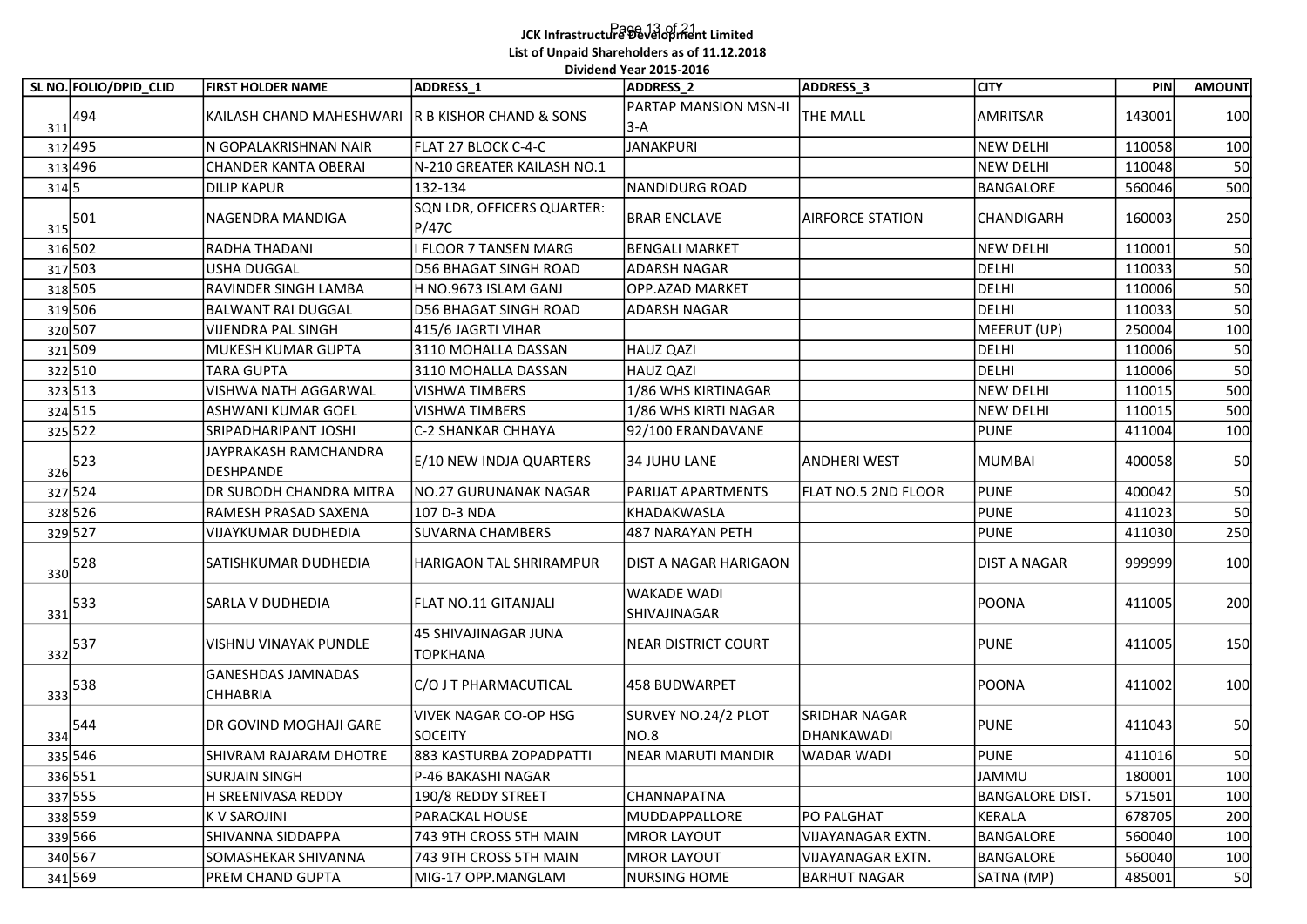## Page 14 of 21 JCK Infrastructure Development Limited List of Unpaid Shareholders as of 11.12.2018 .<br>Dividend Year 2015-2016

|                                       | SL NO. FOLIO/DPID_CLID | <b>FIRST HOLDER NAME</b>                          | ADDRESS <sub>1</sub>              | Dividend Year 2015-2016<br>ADDRESS_2     | ADDRESS_3                                 | <b>CITY</b>      | PIN    | <b>AMOUNT</b> |
|---------------------------------------|------------------------|---------------------------------------------------|-----------------------------------|------------------------------------------|-------------------------------------------|------------------|--------|---------------|
| 342 572                               |                        | K N NARAYAN                                       | NO.4 MALINI 4TH CROSS             | SHANTHINAGAR                             |                                           | BANGALORE        | 560027 | 500           |
| $\frac{343}{573}$                     |                        | DEVENDRARAO BABURAO<br>DEOGIRIKAR                 | 16I FLOOR I MAIN                  | SUBRAMANYA NAGAR                         | BANGALORE                                 | BANGALORE        | 560021 | 50            |
| $344$ 575                             |                        | ALAMELAMMA                                        | 202 YASHASVI APT                  | 2ND FLOOR 16 A MAIN                      | 4TH BLOCK EAST<br>JAYANAGAR               | BANGALORE        | 560011 | 50            |
| 345 576                               |                        | RATHNAMMA NARAYAN                                 | NO.4 MALINI IV CROSS              | LAKSHMI ROAD                             | SHANTHINAGAR                              | <b>BANGALORE</b> | 560027 | 300           |
| 346 578                               |                        | M J MADHUKAR RAO                                  | 583   STAGE                       | INDIRANAGAR                              |                                           | <b>BANGALORE</b> | 560038 | 50            |
| 347 584                               |                        | P SURENDRA SHETTY                                 | POKOLA HOUSE                      | <b>ARLA VILLAGE &amp; POST</b>           | <b>BANTVAL TALUK</b>                      | D.KANNADA        | 999999 | 100           |
| 348 585                               |                        | U DEVADAS PAI                                     | <b>SENIOR MANAGER</b>             | CANARA BANK                              | PRAKHADARI                                | <b>MUMBAI</b>    | 400025 | 50            |
| 349 587                               |                        | H JAYALAKSHMI AMMAL                               | 20 FIRST CROSS STREET             | MARAVANERI EXTN.                         |                                           | <b>SALEM</b>     | 636007 | 50            |
| $\frac{350}{588}$                     |                        | <b>BINDUMADHAV RAMARAO</b><br><b>INAMDAR</b>      | <b>AT SORTUR</b>                  | <b>POST SORTUR</b>                       | DT.DHARWAR                                | SORTUR           | 582213 | 100           |
| 590<br>351                            |                        | <b>SUKANYA NAGARAJ KOMARLA</b>                    | KODANDARAMA NILAYA                | 25 NARASHIMA JOIS LANE NAGARTHAPET CROSS |                                           | BANGALORE        | 560002 | 50            |
| $\begin{array}{c}\n 352\n\end{array}$ |                        | DOUGLAS ALPHONSUS<br>FERNANDEZ                    | DWARKESHDHAM D-44                 | LAXMAN MHATRE ROAD                       | OPP.MARY IMMACULATE<br>SCHOOL DAHISAR (N) | <b>MUMBAI</b>    | 400068 | 50            |
| $\frac{353}{ }$ 594                   |                        | <b>CHANDRA SEHAR</b><br><b>JANAKIRAMAN</b>        | NO.G5 "HARI HARA"                 | #24A H.PURAM MAIN<br>ROAD                | NEHRU NAGAR CHROME<br>PET                 | CHENNAI          | 600044 | 50            |
| $\frac{354}{ }$ 595                   |                        | R VENKATACHALAPATHY                               | D S R MURTY                       | FLAT NO.501 GIRI<br>APARTMENTS           | <b>B BLOCK J P NAGAR II</b><br>PHASE      | <b>MUMBAI</b>    | 560078 | 50            |
| $\frac{355}{ }$ 597                   |                        | <b>DENDULURI SREE</b><br><b>RAMACHANDRA MURTY</b> | D S R MURTY                       | FLAT NO.501 GIRI<br>APARTMENTS           | B BLOCK J P NAGAR II<br>PHASE             | <b>MUMBAI</b>    | 560078 | 100           |
| $\frac{356}{9}$ 605                   |                        | RAJASHAKHER GOUDA<br>SANKANGOUDAR                 | NAREGAL TA.RON                    |                                          |                                           | DT. DHARWAD      | 582119 | 100           |
| $\frac{357}{ }606$                    |                        | GOURAMMA SANKANGOUDAR                             | C/O R B SANKANGOUDAR AT &<br>IPO. | NAREGAL TQ.RON                           | DT.DHARWAD                                | DT.DHARWAD       | 582119 | 100           |
| $\frac{1}{358}$ 618                   |                        | MANIHALLA TUKARAMA PAI                            | 244 7TH "B" MAIN ROAD             | I CROSS ROAD III STAGE                   | IV BLOCK BASAVESHWARA<br><b>NAGAR</b>     | BANGALORE        | 560079 | 100           |
| $\frac{359}{ }621$                    |                        | K V CHANDRA KANTHA SHENOY MANAGER                 |                                   | CANARA BANK                              | 31-32 HAWASIYA COURT<br>M G MARG          | LUCKNOW          | 226001 | 50            |
| 360 622                               |                        | ABDULLA WAHID                                     | S/O K SABJAN SAB                  | TEGGINKERE                               | <b>HARIHAR</b>                            | <b>HARIHAR</b>   | 577601 | 50            |
| $\frac{361}{2}$ 624                   |                        | VISHNU NARAYAN PRABHU                             | 810/5 SHIVAKUMAR SWAMY<br>NAGAR   |                                          |                                           | DAVANGERE        | 577005 | 100           |
| 362 626                               |                        | U VISHWANATHACHARYA                               | HOTEL LAXMINIVAS                  | KURNOOL                                  |                                           | <b>KURNOOL</b>   | 518002 | 100           |
| 363 627                               |                        | K RAMESH                                          | "SUKAVI"                          | NO.488 15TH MAIN                         | SARASWATHIPURAM                           | <b>MYSORE</b>    | 570009 | 50            |
| 364 629                               |                        | D V JAGADISH                                      | 476 I CROSS                       | <b>3RD BLOCK 3RD STAGE</b>               | <b>BASAVESHWARA NAGAR</b>                 | <b>BANGALORE</b> | 560079 | 50            |
| 365 630                               |                        | <b>MOHINI PAI B</b>                               | W/O B L N PAI "ANUGRAHA"          | <b>SHIVAJI NAGAR</b>                     |                                           | <b>UJIRE</b>     | 574240 | 50            |
| 366 631                               |                        | U MADHAVA BHAT                                    | HOTEL LAXMINIVAS                  |                                          |                                           | <b>KURNOOL</b>   | 518002 | 100           |
| 367 633                               |                        | I RAMADAS BHAT                                    | HOTEL LAXMINIVAS                  |                                          |                                           | <b>KURNOOL</b>   | 518002 | 100           |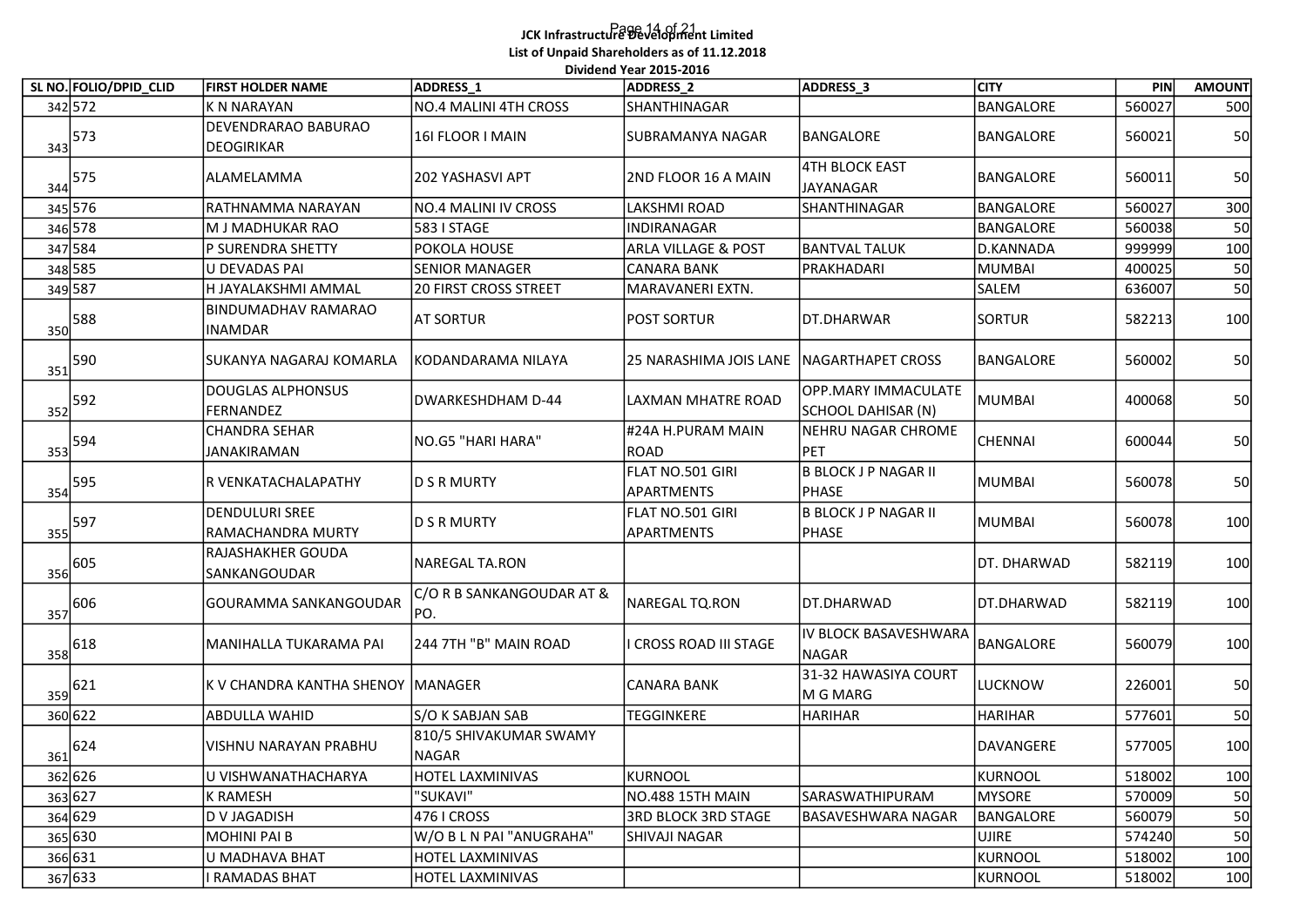## Page 15 of 21 JCK Infrastructure Development Limited List of Unpaid Shareholders as of 11.12.2018 .<br>Dividend Year 2015-2016

| SL NO. FOLIO/DPID_CLID | <b>FIRST HOLDER NAME</b>                        | ADDRESS <sub>1</sub>         | Dividend Year 2015-2016<br>ADDRESS_2 | ADDRESS_3             | <b>CITY</b>          | PIN    |               |
|------------------------|-------------------------------------------------|------------------------------|--------------------------------------|-----------------------|----------------------|--------|---------------|
|                        |                                                 | MERCHANT MANJESHWAR          |                                      |                       | MANJESHWAR           | 670323 | <b>AMOUNT</b> |
| 368 634                | M PADMANABHA KAMATH<br><b>GANGAMMA VEERANNA</b> |                              | E (CENTRAL) NO.4 II CROSS            |                       |                      |        | 100           |
| 369 637                |                                                 | W/O SRI K G VEERANNA         | V P EXTN.                            |                       | <b>CHITRADURGA</b>   | 577501 | 50            |
|                        | <b>KUBSAD</b>                                   | TA.INCOME TAX OFFIC          |                                      | HAL II STAGE          |                      |        |               |
| $370 ^{640}$           | P K HAREENDRANATHAN                             | 1079/5 13TH A MAIN           | 14TH MAIN ROAD                       | INDIRANAGAR           | BANGALORE            | 560038 | 500           |
| 371 646                | <b>K C SHIVAPPA</b>                             | 1109 10TH D CROSS            | WCR II STAGE                         | MAHALAKSHMIPURA       | <b>BANGALORE</b>     | 560086 | 100           |
| 372 648                | M V NENMALL                                     | NO.13/50 A-4                 | KAMALANAGAR                          |                       | ANANTAPUR            | 515001 | 100           |
| 373 653                | N VEERANNA                                      | 13TH BLOCK G O QUARTERS      | NEAR NURSES HOSFER                   | K I M S CAMPUS        | HUBLI                | 580022 | 200           |
| 374 654                | <b>SUBRAYA BHAT M</b>                           | SYNDICATE BANK               | <b>TERDAL</b>                        |                       | <b>BIJAPUR DIST.</b> | 587315 | 100           |
|                        |                                                 |                              |                                      |                       |                      |        |               |
| $\frac{375}{5}$ 655    | KRISHNA BAKKUJI DHOK                            | MANKAD GIN. BADGUJAR PLOT    | DHULIA                               |                       | <b>DHULIA</b>        | 424001 | 100           |
| 376 656                | M R CHANDRASEKHARAN                             | 43/25 PROMENADE ROAD         |                                      |                       | BANGALORE            | 560005 | 50            |
| 377 660                | K M SARVESHAIAH                                 | NO.1482 7TH A MAIN           | R P C LAYOUT                         | <b>VIJAYA NAGAR</b>   | BANGALORE            | 560040 | 50            |
|                        |                                                 | PLOT NO.681 6TH MAIN III     |                                      |                       |                      |        |               |
| $\frac{378}{9}$ 664    | KADESHWALYA SADASHIVA RAO                       | <b>BLOCK</b>                 | B E E CH.SOCIETY                     | VIDYARANYA PURA       | BANGALORE            | 560013 | 50            |
|                        |                                                 | C/O M NANJAPPAIAH            |                                      |                       |                      |        |               |
| $\frac{1}{379}$ 666    | M N VENKATA SUBBAN                              | <b>JAHGIRDAR</b>             | 205 K KAMARAJ ROAD                   |                       | BANGALORE            | 560042 | 50            |
|                        |                                                 | 143 F-4 ROYALFORT            |                                      |                       |                      |        |               |
| $\frac{380}{9}$ 677    | <b>U R ACHARYA</b>                              | APARTMENTS                   | 8TH MAIN 14TH CROSS                  | MALLESWARAM           | BANGALORE            | 560003 | 100           |
| 381 678                | T P SHIVAPRAKASH                                | 311 14TH CROSS               | JAYANAGAR II BLOCK                   |                       | BANGALORE            | 560011 | 50            |
|                        |                                                 |                              | LOKHANDWALA                          |                       |                      |        |               |
| $\frac{382}{9}$ 679    | PRAKASH R SHENAI                                | 207 REVERIA TOWERS "B" WING  | <b>TOWNSHIP AKRULI</b>               | KANDIVALI EAST        | MUMBAI               | 400101 | 50            |
|                        |                                                 |                              | LOKHANDWALA                          |                       |                      |        |               |
| $\frac{383}{980}$      | PRABHA P SHENAI                                 | 207 REVERIA TOWERS "B" WING  | <b>TOWNSHIP AKRULI</b>               | KANDIVALI EAST        | MUMBAI               | 400101 | 50            |
|                        | PUSHPAVATHI VAMAN                               |                              |                                      |                       |                      |        |               |
| $\frac{384}{981}$      | <b>KARKERA</b>                                  | 19/8 J P M CO-OP HSG SOC LTD | <b>SANT RAMDAS ROAD</b>              | MULUND EAST           | MUMBAI               | 400081 | 50            |
|                        |                                                 |                              |                                      |                       |                      |        |               |
| $\frac{385}{ }682$     | KOCHUMADHAVI KOCHANUJAN C/8 OM SHRI ALKAPURI    |                              | JAYRAJ NAGAR                         | <b>BORIVLI WEST</b>   | <b>MUMBAI</b>        | 400091 | 50            |
| 386 685                | PRAFULLA MEHTA                                  | 353 PARIMAL BLK 503          | R B MEHTA RD                         | <b>GHATKOPAR EAST</b> | MUMBAI               | 400077 | 50            |
|                        |                                                 | B/29 RAJNI GANDHA            |                                      |                       |                      |        |               |
| $\frac{387}{9}$ 687    | <b>SUGUNA AITHAPPA SHETTY</b>                   | SOMANIGRAM                   | RAM MANDIR RD                        | GOREGAON WEST         | MUMBAI               | 400104 | 50            |
|                        |                                                 | 1-2 NEW COTTAGE BHAU DAJI    |                                      |                       |                      |        |               |
| $\frac{388}{988}$ 688  | SUDHIR KARVE                                    | ROAD                         | MATUNGA                              |                       | MUMBAI               | 400019 | 50            |
|                        |                                                 | B/29 RAJNI GANDHA            |                                      |                       |                      |        |               |
| $\frac{1}{389}$ 690    | SANTHIMAR AITHAPPA SHETTY                       | SOMANIGRAM                   | RAM MANDIR ROAD                      | <b>GOREGAON WEST</b>  | <b>MUMBAI</b>        | 400104 | 50            |
|                        | PREMCHAND BUDHO                                 |                              | OPP.DIST. COURT                      |                       |                      |        |               |
| $\frac{390}{993}$      | CHAUDHARI                                       | 9 CHAKRESH BUILDING          | CANTEEN                              | JILTHA PETH           | JALGAON              | 425001 | 100           |
|                        | KAKUBHAI NARANDAS                               |                              |                                      |                       |                      |        |               |
| 694<br>391             | UNADKAT                                         | 601 "GAYATRI"                | 87 HINDU COLONY                      | ROAD NO.3 DADAR       | MUMBAI               | 400014 | 100           |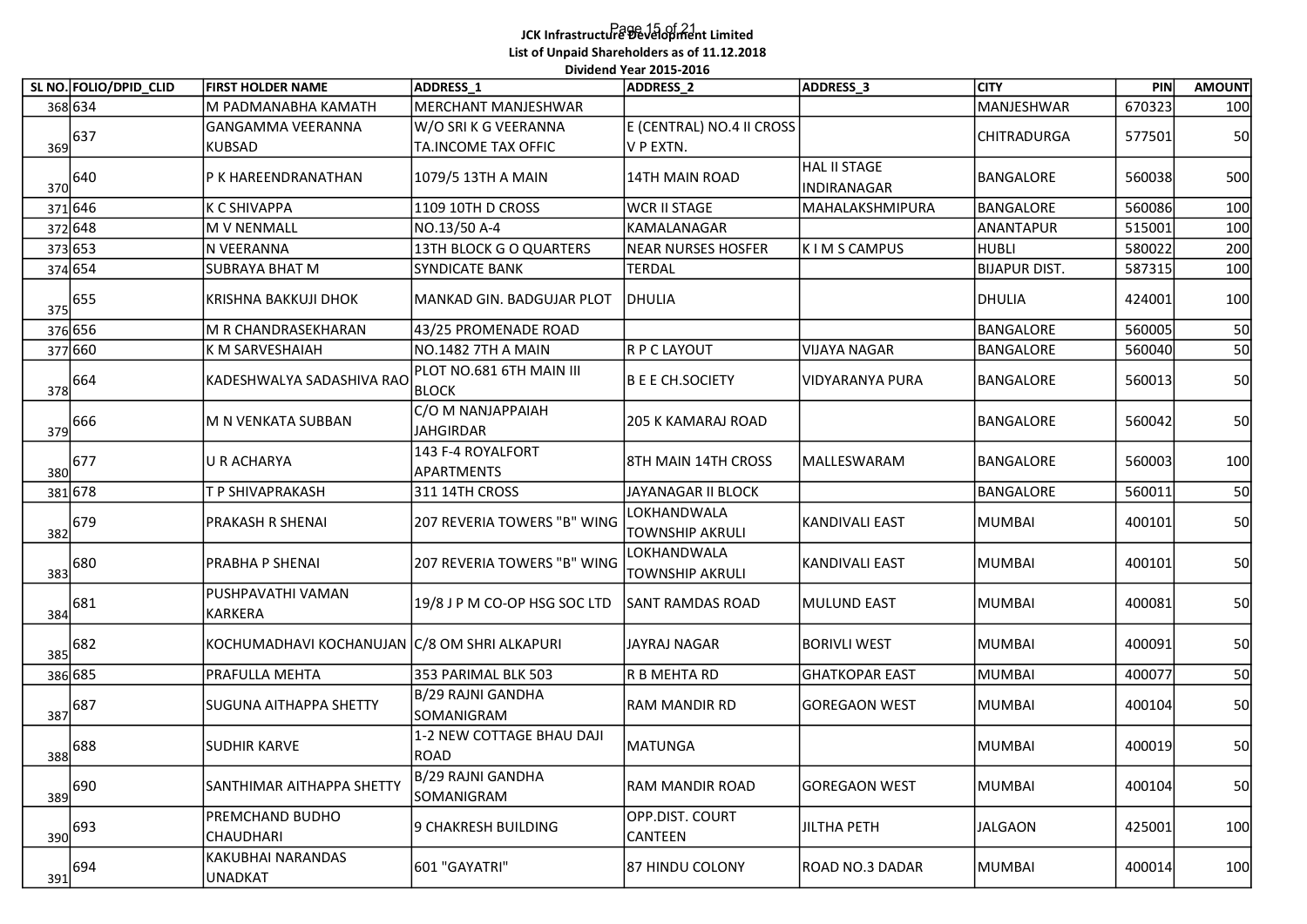## Page 16 of 21 JCK Infrastructure Development Limited List of Unpaid Shareholders as of 11.12.2018 .<br>Dividend Year 2015-2016

|        |                                 |                                                   | List of Unpaid Shareholders as of 11.12.2018 | Dividend Year 2015-2016                        |                                                       |                                |                  |               |
|--------|---------------------------------|---------------------------------------------------|----------------------------------------------|------------------------------------------------|-------------------------------------------------------|--------------------------------|------------------|---------------|
|        | SL NO. FOLIO/DPID_CLID          | <b>FIRST HOLDER NAME</b>                          | ADDRESS <sub>1</sub>                         | ADDRESS_2                                      | ADDRESS_3                                             | <b>CITY</b>                    | <b>PIN</b>       | <b>AMOUNT</b> |
|        | 392 695<br>$\frac{393}{98}$ 698 | JAYA KAKUBHAI UNADKAT<br>MANOHAR RATAN SAWANT     | 601 "GAYATRI"<br>248 GIRNAR CHS LTD          | 87 HINDU COLONY<br>"ADARSHNAGAR"               | ROAD NO.3 DADAR<br>OSHIWARA JOGESHWARI<br><b>WEST</b> | <b>MUMBAI</b><br><b>MUMBAI</b> | 400014<br>400102 | 100<br>100    |
|        | $\frac{394}{200}$               | STANISLAUS CAMILLO MORAES 10/552 MHB COLONY       |                                              | <b>SARDAR NAGAR</b>                            | SION                                                  | <b>MUMBAI</b>                  | 400022           | 100           |
|        | 395 708                         | MR BELVAI RUDRA HEGDE                             | D-35/328 GANDHI NAGAR                        | BANDRA (EAST)                                  |                                                       | <b>BOMBAY</b>                  | 400051           | 200           |
| 396 71 |                                 | <b>INDU MALHOTRA</b>                              | 11 KAVERI APARTMENTS                         | <b>BANDER BAGICHA</b>                          |                                                       | <b>PATNA</b>                   | 999999           | 500           |
|        | 397 719                         | RAJENDRA PRAKASH                                  | D-II/48                                      | KIDWAI NAGAR (EAST                             |                                                       | <b>NEW DELHI</b>               | 110023           | 100           |
|        | $\frac{398}{200}$               | <b>SANTHIMAR AITHAPPA SHETTY</b>                  | B/29 RAJNI GANDHA<br>SOMANIGRAM              | <b>RAM MANDIR ROAD</b>                         | GOREGAON                                              | <b>MUMBAI</b>                  | 400104           | 50            |
|        | $399$ 721                       | <b>ANANTHA NARAYAN SURKUND</b>                    | C-10 GURUSEVA CO-OP HSG SOC PANDURANGWADI    |                                                | GOREGAON (E)                                          | MUMBAI                         | 400063           | 50            |
|        | 400 722                         | MANJU GUPTA                                       | B-504 POOJA TOWN                             | <b>THANKAPADA</b>                              | KALYANA                                               | <b>DIST THANE MAHARA!</b>      | 421301           | 50            |
| 401    | 727                             | HUSHARDEVI BHANWARLAL<br><b>JAIN</b>              | 9 KALYAN-KUTIR                               | NEAR LOHIA NAGAR                               | L B SHASHTRI MARG                                     | KURLA (W) MUMBAI               | 400070           | 50            |
|        | 402 729                         | SURESH WALKE                                      | SHARADA                                      | PLOT NO 3                                      | JADHAV NAGAR                                          | BELGAUM                        | 590001           | 50<br>ں ب     |
|        | 403 730                         | <b>VEENA WALKE</b>                                | SHARADA                                      | PLOT NO 3                                      | <b>JADHAV NAGAR</b>                                   | BELGAUM                        | 590001           | 50            |
|        | 404 737                         | MANDIRA CHOUDHURY                                 | 10/5 GANESH BANERJEE LANE                    | DHAKURIA                                       |                                                       | <b>KOLKATA</b>                 | 700031           | 50            |
| 405    | 738                             | HAMADRI KOHON CHOUDHURY 10/5 GANESH BANERJEE LANE |                                              | <b>DHAKURIA</b>                                |                                                       | <b>KOLKATA</b>                 | 700031           | 50            |
|        | $406$ <sup>744</sup>            | C L MURALIDHARAN                                  | FLAT 304 BUILDING 4-A                        | <b>ANDHRA BANK OFFICERS</b><br><b>QUARTERS</b> | DAMODAR PARK AREA<br>GHATKOPAR WEST                   | <b>MUMBAI</b>                  | 400086           | 100           |
|        | 407 748                         | C P DAVIS                                         | <b>CHUGANTH HOUSE</b>                        | P O MANALUR                                    | <b>TRICHUR</b>                                        | <b>KERALA</b>                  | 680617           | 100           |
|        | 408 749                         | PUSHPA KURIAN                                     | POKKATHIL AYMANAM PO                         | KOTTAYAM                                       |                                                       | <b>KERALA</b>                  | 686015           | 50            |
|        | $409$ 750                       | CHENNAKATTAM VARKEY JOSE                          | C P T QUARTERS                               |                                                |                                                       | KOCHI                          | 682009           | 400           |
| 410    | 751                             | <b>CAPT SUBHASH DASHARATH</b><br>KAKADE           | <b>GARRISON ENGRS OFFICE</b>                 | NAVAL BASE                                     |                                                       | <b>COCHIN</b>                  | 682004           | 50            |
| 411    | 752                             | P P MANIKUTTY                                     | R K NIVAZ                                    | <b>BEHIND JAHANARA</b>                         | <b>TALKIES PERPNTAL</b><br>MANNA PO                   | MALAPURAM                      | 679322           | 50            |
|        | 412 754                         | <b>SARA JOHN</b>                                  | CHELUKUZHIYIL                                | TIRUVALLA                                      |                                                       | KERALA                         | 689101           | 500           |
|        | 413 755                         | K SUBRAMANYA ACHARYA                              | TC 15/1869                                   | GANESHPRASAD                                   | <b>VAZHATHAC- AUD</b>                                 | TRIVANDRUM                     | 695014           | 50            |
|        | $414$ 756                       | KANJULLY CHANDRASEKHARAN<br>NAIR                  | KANJULLY HOUSE                               | VADAKETHARA PO                                 | PAZHAYANNUR TRICHUR                                   | KERALA                         | 680587           | 100           |
|        | 415 757                         | NATARAJAN GOPALAN                                 | D-404 4TH FLOOR                              | H-LINE ANSARI COMPLEX                          | HUMAYUN NAGAR                                         | <b>HYDERABAD</b>               | 500028           | 50            |
|        | $\frac{416}{ }$ 758             | DINESH V KINI                                     | 41-2372 SHANTHA SANRUTHIJ                    | KARRAIKUDAN NER ST<br>INDES SCHOOL/CHORDS      | THAMMANAM PO                                          | KOCHI                          | 682032           | 200           |
|        | $417$ <sup>759</sup>            | KASTURI V KINI                                    | 41-2372 SHANTI SMRUTHY                       | KARNAKIDAM NEAR ST<br>JUDES SCHOOL/CHARDS      | THAMMANAM PO                                          | KOCHI                          | 682032           | 150           |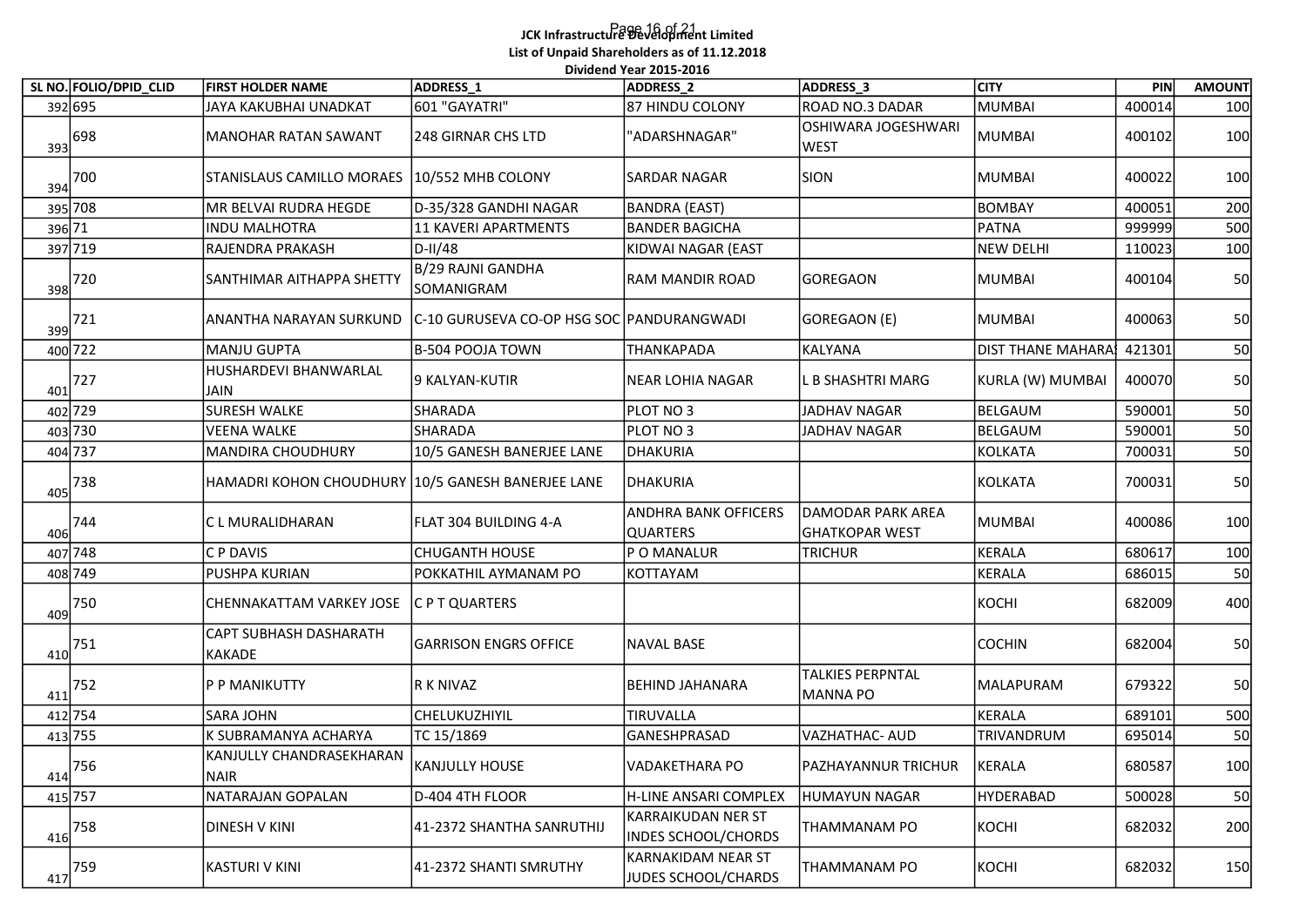## Page 17 of 21 JCK Infrastructure Development Limited List of Unpaid Shareholders as of 11.12.2018 .<br>Dividend Year 2015-2016

|     | SL NO. FOLIO/DPID_CLID | <b>FIRST HOLDER NAME</b>                 | Dividend Year 2015-2016<br>ADDRESS_1              | ADDRESS_2                        | ADDRESS_3                      | <b>CITY</b>                | PIN    | <b>AMOUNT</b> |
|-----|------------------------|------------------------------------------|---------------------------------------------------|----------------------------------|--------------------------------|----------------------------|--------|---------------|
|     | 418 760                | <b>JENAKARAJAN R</b>                     | <b>UDUMALPET</b>                                  |                                  |                                | COIMBATORE DIST            | 642126 | 50            |
|     | 419 762                | H V RANGANATHA PAI                       | MADATHIPARAMBIL HOUSE                             | CHETTIPARAMBU                    |                                | IRINJALAKUDA               | 680121 | 200           |
|     |                        | <b>B VAMAN KAMATH</b>                    |                                                   | 20/458 A                         |                                |                            | 671121 |               |
|     | 420 763<br>421 764     | V R NAIR                                 | DADHU BANA<br>"MAHALAKSHMI                        | 51 GIRI NAGAR NORTH              | SHANTHADURGA ROAD              | KASARAGOD<br>KOCHI         | 682020 | 50<br>250     |
|     | 422 765                | P R BALAKRISHNAN                         | RAM RAJ                                           | <b>CONVEN ROAD</b>               |                                | PALAKKAD                   | 678006 | 50            |
|     | 423 766                | ROBY Y JACOB                             | 35/1083 MALLAKADAVOO PO                           | TRIVANDRUM                       |                                | <b>KERALA</b>              | 695008 | 50            |
|     | 424 767                | SATYBHANA RAMPALLI                       | H NO 2-1-162/1                                    | <b>OLD NALLA KUNTA</b>           |                                | HYDERABAD                  | 500044 | 50            |
|     | 425 768                | RAMACHENDRA RAO CHERLA                   | 211 II FLOOR                                      | <b>PRASHANTHI TOWERS</b>         | MUSHEERBAD                     | HYDERABAD                  | 500020 | 50            |
| 426 | 769                    | A P PRABHAKAR                            | MAHALAKSHMI SAREE MUSEUM SULTAN BAZAR             |                                  |                                | HYDERABAD                  | 500001 | 50            |
|     | $427$ <sup>771</sup>   | VENKATA RAJASEKHARARAO<br><b>BOPPANA</b> | NO 2C DOYEN APARTMENTS                            | PLOT NO 1 L I C COLONY           | <b>SRINAGAR COLONY POST</b>    | <b>HYDERABAD</b>           | 500073 | 100           |
|     | 428 773                | TVS SHARMA                               | 10-1-18/49                                        | SHYAM NAGAR                      |                                | HYDERABAD                  | 500004 | 100           |
| 429 | 774                    | PRAFULLA KUMAR BASU                      | C1/67 DAKSHINEE HSG SOC                           | PHASE-II                         | PO RABINDRANAGA AREA KOLKATA   |                            | 700018 | 100           |
|     | 430 776                | SWARNALATA AGARWAL                       | 10-4-771/16/1                                     | SRIRAM NAGAR COLONY              | MASAB TANK                     | HYDERABAD                  | 500012 | 500           |
|     | 431 781                | NARAYANAN KRISHNA IYER                   | PARAVATHI MADAM                                   | <b>ANGADIPURAM PO</b>            | <b>KALAPURAM DIST</b>          | <b>KERALA STATE</b>        | 679321 | 200           |
|     | 432 782                | JANAKCHANDRA R MEHTA                     | 5-2-436                                           | HYDERBASTI                       |                                | SECUNDERABAD (A P          | 500003 | 100           |
|     | 433 783                | N CHANDRASHEKAR                          | 11-3-392/2                                        | SRINIVASA NAGAR                  |                                | SECUNDERABAD               | 500036 | 50            |
| 434 | 784                    | SURYANARAYANA MURTHY<br>MEMANI           | H NO 2-6 EGANGAVARAM )PO)                         | <b>VIA PAMARRU</b>               | RAMACHANDRAPURAM<br>TQ         | EAST GODAVARI DT (A 999999 |        | 100           |
|     | 435 785                | PRATIBHA MISHRA                          | C-11 SALEX TAX COLONY                             | <b>GUMASHTHA NAGAR</b>           | <b>INDORE</b>                  | MADHYA PRADESH             | 452009 | 50            |
|     | 436 786                | ANIL KUMAR MISHRA                        | C-11 SALEX TAX COLONY                             | GUMASHTHA NAGAR                  | <b>INDORE</b>                  | MADHYA PRADESH             | 452009 | 50            |
|     | 437 788                | SAVITRI RANI CHANDHOK                    | B-236 VAISHALI NAGAR                              | P O KHATIPURA                    |                                | <b>JAIPUR</b>              | 302012 | 50            |
|     | $438$ 792              | VISHWAMBHARLAL KEDIA                     | C/O KEDIA INDUSTRIES                              | 79/80 SUDARHARPURA               | <b>INDAREA</b>                 | <b>JAIPUR</b>              | 302006 | 100           |
| 439 | $795$                  | <b>NARAYAN RAMSWMY</b>                   | 3D-JAI DATTA CO OP HSG<br><b>SOCIETY</b>          | SHIMPOLI ROAD                    | KASTUR PARK BORIVLI (W) MUMBAI |                            | 400092 | 100           |
|     | 440 797                | E KRISHNA CHUDAMANI                      | FLAT 11/9 ZENITH FLATS                            | T M MAISTRY STREET               | THIRUVANMIYUR                  | <b>CHENNAI</b>             | 600041 | 50            |
| 441 | 798                    | ANITHA C PRABHU                          | NO 19 LADY MADHAVAN ROAD                          | MAHALINGAPURAM                   | NUNGAMBAKKAM                   | <b>CHENNAI</b>             | 600034 | 50            |
| 442 | 799                    | S LAKSHMI SABAPATHY                      | 32 RAMASAMY GARDEN STREET   IST FLOOR THIRD HOUSE |                                  | ROYAPETTAH                     | <b>CHENNAI</b>             | 600004 | 100           |
|     | 443 802                | C UNNAKALAI                              | 64 RAILWAY STATION ROAD                           | KOTTAIYUR                        |                                | <b>RAMNAD DIST</b>         | 623106 | 100           |
|     | 444803                 | SP RAMAIAH                               | <b>SREE VISALAM CHIT FUND LTD</b>                 | PALLATUR                         |                                | <b>RAMNAD DIST</b>         | 623107 | 100           |
| 445 | 804                    | NAGABUSHANA RAO<br>PARVATHANENI          | 18 GIRI ROAD                                      | T NAGAR                          |                                | <b>CHENNAI</b>             | 600017 | 100           |
| 446 | 806                    | MANI PACHIAPPA NATTAR                    | LECTURER IN TAMIL                                 | $ 2 - 17$<br>SATHYANARAYANAPURAM | CG PALLE                       | PO CHITTUR                 | 999999 | 50            |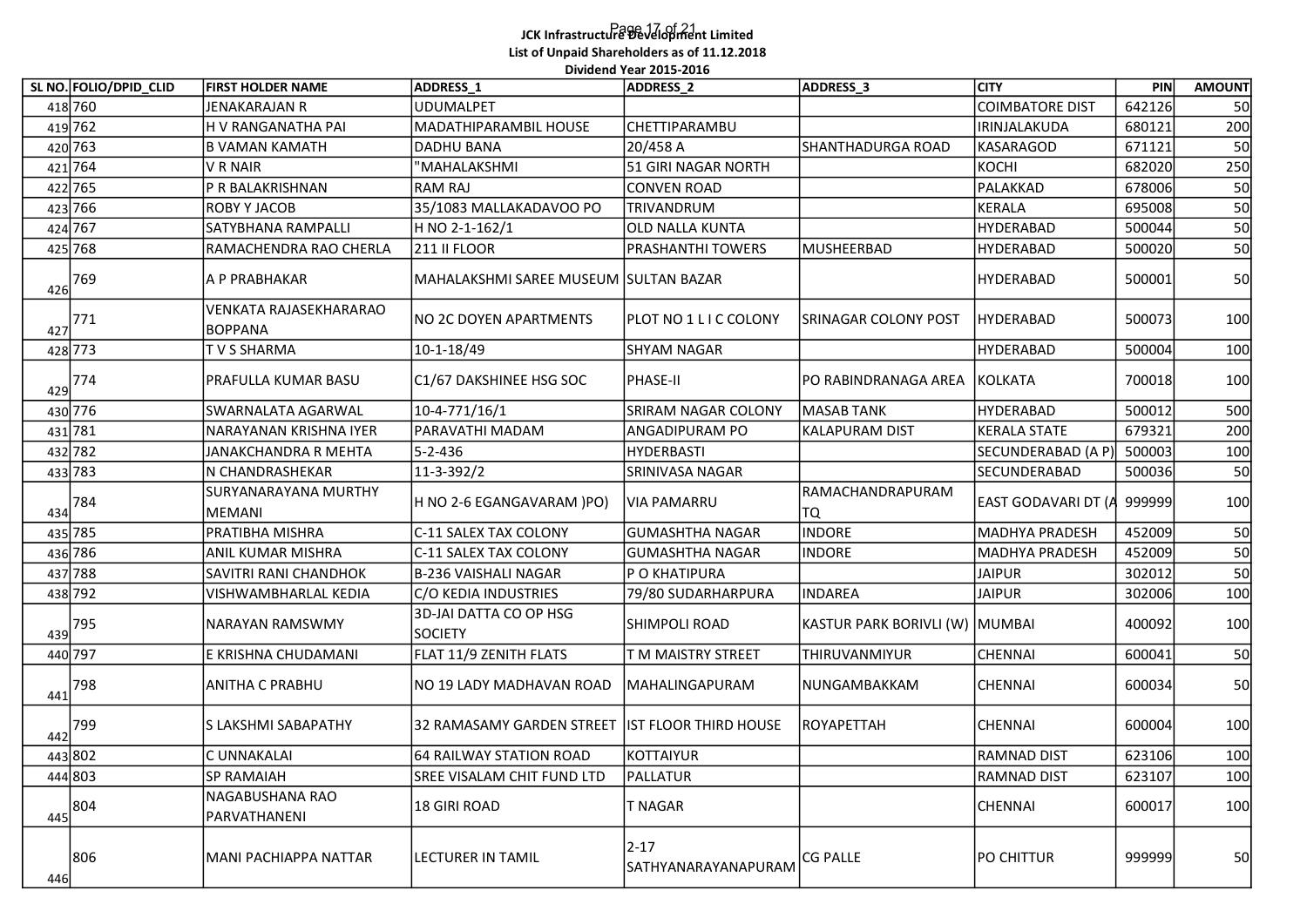## Page 18 of 21 JCK Infrastructure Development Limited List of Unpaid Shareholders as of 11.12.2018 .<br>Dividend Year 2015-2016

|     |                        |                                        |                                             | Dividend Year 2015-2016                          |                          |                  |                  |               |
|-----|------------------------|----------------------------------------|---------------------------------------------|--------------------------------------------------|--------------------------|------------------|------------------|---------------|
|     | SL NO. FOLIO/DPID_CLID | <b>FIRST HOLDER NAME</b>               | ADDRESS_1                                   | <b>ADDRESS 2</b><br><b>APARTMENTS FIRST MAIN</b> | ADDRESS_3                | <b>CITY</b>      | PIN              | <b>AMOUNT</b> |
|     | 447 807                | S SEETHALAKSHMI                        | 41/16 ADYAR CORNER                          | ROAD                                             | <b>GANDHINAGAR ADYAR</b> | <b>CHENNAI</b>   | 600020           | 50            |
|     | 448 810                | KRISHNAMURTHY KALPATHI<br>VANCHISWARAN | C-103 STAFF QUARTERS                        | <b>BIRLA INST OF</b><br><b>TECHNOLOGY</b>        | MESRA                    | RANCHI           | 835215           | 100           |
|     | 449 812                | V BABU                                 | 19/1 LADY MADHAVAN NAIR<br>ROAD             | NUNGAMBAKAM                                      |                          | CHENNAI          | 600034           | 50            |
| 450 | 816                    | <b>SADASIVAM T</b>                     | 16 (OLD NO 47)                              | <b>BHINASENA GARDEN</b><br>STREET                | MYLAPORE                 | <b>CHENNAI</b>   | 600004           | 200           |
| 451 | 818                    | RANGANATHAN BHASKARAN                  | L-207 & L-208                               | SUKHSHANTHI<br>APARTMENT                         | <b>BELATHUR POST</b>     | TAMILNADU        | 635124           | 600           |
|     | 452 82                 | V S SRINIVASAN                         | 9 BANDRA SAROJ 225 STREET                   | <b>ANDREWS ROAD BANDRA</b>                       |                          | <b>MUMBAI</b>    | 400050           | 500           |
|     | 453 825                | S P IRAIYNINTHA SEEMAN                 | 25C GOKHALE HALL ST                         | SIVAGANGA                                        | <b>RAMNAD DISTRICT</b>   | TAMILNADU        | 623560           | 100           |
|     | 454 826                | S SIVAKAMINATHAN                       | CANARA BANK MAIN ROAD                       |                                                  |                          | KANYAKUMARI      | 629702           | 50            |
|     | 455 83                 | S VENKATRAMAN                          | B-12 NDD B CAMPUS                           | <b>CHEMBUR</b>                                   |                          | <b>MUMBAI</b>    | 400070           | 500           |
|     | $456$ 831              | NAND KUMAR MANJESHWAR                  | 5 CENTRAL VISTA HOSTEL                      | <b>DR RAJENDRA PRASAD</b><br>ROAD                |                          | <b>NEW DELHI</b> | 110001           | 100           |
|     | 457 832                | RAMESH CHANDRA AGRAWAL                 | DEPARTMENT AOF EARTHQUAKE<br>ENGG           | UNIVERSITY OF ROORKEE                            |                          | ROORKEE U P      | 247667           | 100           |
|     | 458 833                | RAMESH CHAND JAIN                      | $8 - 2/243$                                 | PASCHIM VIHAR                                    |                          | <b>NEW DELHI</b> | 110063           | 50            |
|     | 459 835                | <b>KRISHNAMURTY GANESHA</b><br>AIYAR   | 315 MAHATHMA GANDHI ST                      | DR K K NAGAR                                     |                          | THIRUCHIRAPALLI  | 999999           | 50            |
|     | 460 840                | H S GIRINATHAAO                        | NO 938 TRUPTI 21ST MAIN II<br>PHASE         | <b>AYAPRAKASH MARAUAM</b><br>MAGAR               |                          | BANGALORE        | 560078           | 50            |
|     | 461845                 | CHANDAR RAJANGAM                       | 2221 UPSTAIR                                | 12TH MAIN A BLOCK                                | RAJAJINAGAR II STAGE     | BANGALORE        | 560010           | 50            |
|     | 462846                 | M N BANDAPPA                           | TURABALI MAIN ST                            | MANDI MOHALLA                                    |                          | <b>MYSORE</b>    | 570021           | 100           |
|     | 463 847                | PARAMESHWARA B                         | <b>LECTURER IN HISTORY</b>                  | J S S COLLEGE                                    | RAMANUJA ROAD            | <b>MYSORE</b>    | 570004           | 50            |
|     | $464$ 85               | <b>ELIZABETH ANNE COTTON</b>           | D-1/FLATS 42-43 VIJAYNAGAR<br><b>APT</b>    | MAROL ANDHERI                                    |                          | <b>MUMBAI</b>    | 400009           | 500           |
|     | 465 853                | MUKESH VERMA                           | 59/121-B                                    | <b>AJIT NAGAR COLONY</b>                         |                          | AGRA             | 999999           | 100           |
|     | 466 854                | RAJU SHRIVASTAVA                       | 13/106 CHAR BAGH                            | SHAH GANJ                                        |                          | AGRA             | 282002           | 100           |
|     | 467855                 | RAM SWAROOP VERMA                      | 2/23 NAMNAIR                                |                                                  |                          | AGRA U P         | 282001           | 200           |
|     | 468 857<br>469 858     | KUL BHUSHAN<br>RITA DHAL               | 38/58 MOTI-KUNJ<br>23 NEW RAJA NANDI GOLONY |                                                  |                          | AGRA<br>AGRA     | 270002<br>282002 | 50<br>100     |
|     | 470 859                | <b>AMAR NATH</b>                       | <b>BP-44 SHLIMAR BAGH</b>                   | (WEST)                                           |                          | DELHI            | 110052           | 50            |
|     | 861                    | AMRITLAL KATARIA                       | 4 PREMAN CO-OP HSG SOCIETY                  | <b>VIKAS GRUH ROAD PALDI</b>                     |                          | AHMEDABAD        | 380007           | 100           |
| 471 | $472$ 862              | PAREHKUMAR TRIVEDI                     | PLOT NO 903/1                               | NEAR PARIJAT<br>APARTMENT                        | SECTOR 13-B              | GANDINAGAR       | 382016           | 100           |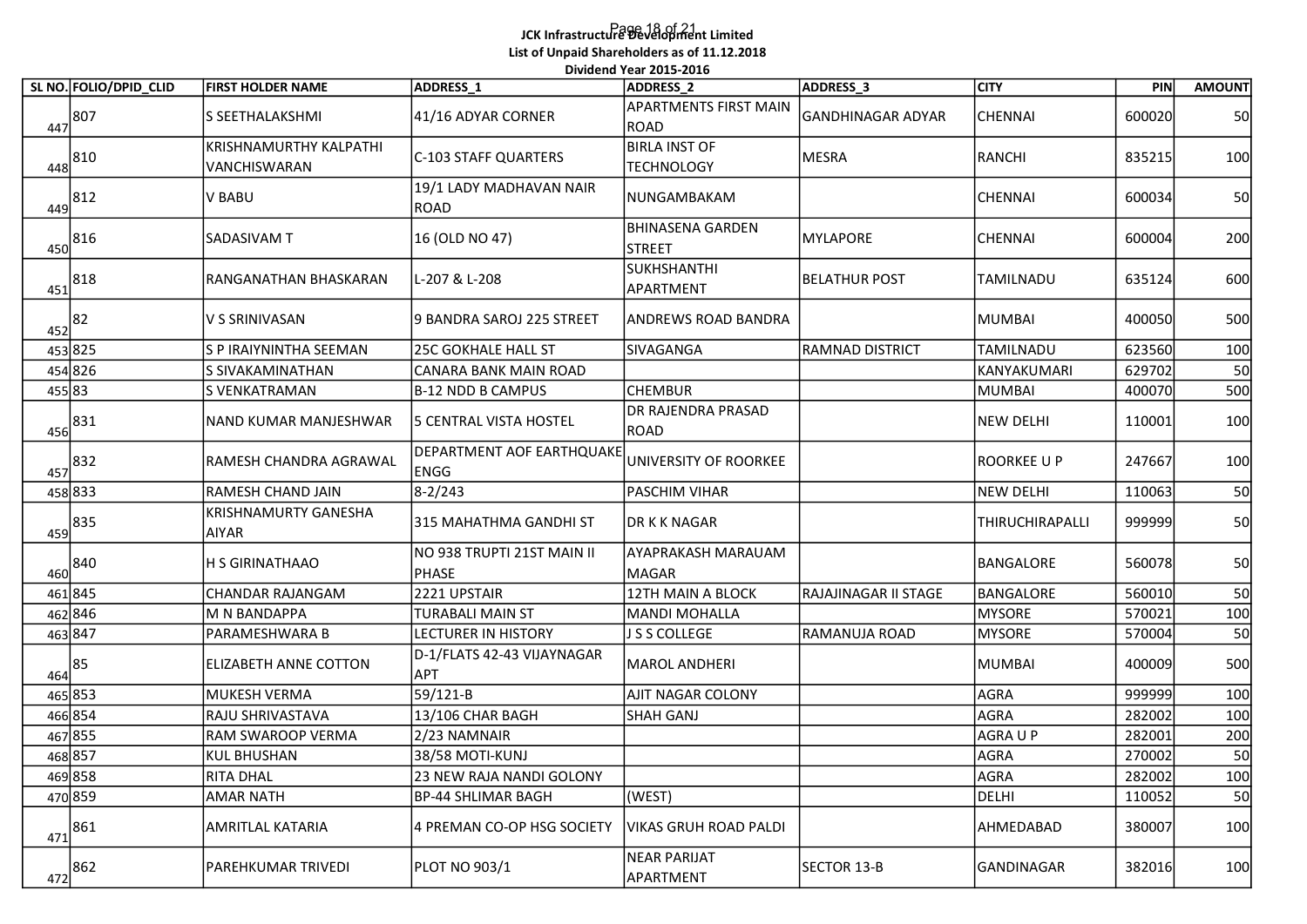## Page 19 of 21 JCK Infrastructure Development Limited List of Unpaid Shareholders as of 11.12.2018 .<br>Dividend Year 2015-2016

|                        |                                               |                                     | List of Unpaid Shareholders as of 11.12.2018<br>Dividend Year 2015-2016 |                      |                          |        |               |
|------------------------|-----------------------------------------------|-------------------------------------|-------------------------------------------------------------------------|----------------------|--------------------------|--------|---------------|
| SL NO. FOLIO/DPID CLID | <b>FIRST HOLDER NAME</b>                      | ADDRESS <sub>1</sub>                | ADDRESS_2                                                               | ADDRESS_3            | <b>CITY</b>              | PIN    | <b>AMOUNT</b> |
| 473 866                | COOMI JEHANGIR MEWALA                         | NO 1 CURVE ROAD                     | TASKER TOWN                                                             |                      | <b>BANGALORE</b>         | 560051 | 400           |
| 474867                 | <b>ANARAMMA PATEIL</b>                        | H NO 400 60' ROAD                   | 3RD MAIN II STAGE                                                       | R T NAGAR            | BANGALORE                | 560032 | 50            |
| $475$ 870              | <b>RAMAN MEHRA</b>                            | 703 GLEN CROFT                      | CHIFF AVENUE<br>HERANANDANI                                             | <b>GARDENS POWAR</b> | <b>MUMBAI</b>            | 400076 | 100           |
| 476 871                | <b>VINOD DWARKADAS MEHRA</b>                  | 2/5 DADI MANSION                    | CINEMA ROAD                                                             |                      | <b>MUMBAI</b>            | 400020 | 1100          |
| $477$ 873              | DWARKADAS MEHRA                               | 5 DADI MANSION                      | 2ND FLOOR CINEMA ROAD DHOBI TALAO                                       |                      | <b>MUMBAI</b>            | 400020 | 100           |
| $\frac{478}{9}$ 877    | <b>KAMLAKAR NARAYAN</b><br><b>SHAHAPURKAR</b> | "ISH-KRUPA" 373 B                   | <b>BHAHDARKAR ROAD</b>                                                  | MATUNGA              | MUMBAI                   | 400019 | 50            |
| $479$ 880              | MADHUKAR NARAYAN SHENDE                       | KRISHNA BHUVAN                      | UTALSAR                                                                 |                      | <b>THANE</b>             | 400601 | 50            |
| 480 888                | MANIVEL KADHIRVEL                             | 25B/4 GROUND FLOOR                  | <b>BRINDAWAN BUILDING</b>                                               | <b>SREE RWC SOCY</b> | THANE (W) MAHARAS        | 400601 | 50            |
| 895<br>481             | <b>VIDYA GOVIND BHAT</b>                      | FLAT NO 10 RAJARATNA CHS LTD        | NEAR POWAI ENGLISH<br><b>HIGH SCHOOL</b>                                | POWAI                | <b>MUMBAI</b>            | 400076 | 100           |
| 482898                 | RAMAN KHURANA                                 | 7/33 SHYAM NIVAS                    | WARDEN ROAD                                                             |                      | <b>MUMBAI</b>            | 400026 | 250           |
| 483 900                | NALIN GOEL                                    | 2-C PREM KUTIR                      | 177 MARINE DRIVE                                                        |                      | MUMBAI                   | 400020 | 400           |
| 484 901                | RUDRAPPA TUMKUR VANI                          | <b>B2 MAIN COLONY</b>               | <b>WALCHAND NAGAR</b>                                                   |                      | DIST PUNE MAHARAS 413114 |        | 200           |
| 485 903                | KISHINCHAND K JAGTIANI                        | 326 SHAHANI TRUST                   | NAVGHAR ROAD                                                            | MULUND (EAST)        | <b>MUMBAI</b>            | 400081 | 50            |
| 486 904                | CHANDRA AGNANI                                | 174/4863 PANT NAGAR                 | GHATKOPAR (EAST)                                                        |                      | <b>MUMBAI</b>            | 400075 | 50            |
| $487$ 906              | JETHALAL M SHAH                               | 3 INDIRA NIVAS IST FLOOR            | ABOVE PNB LINKING ROAD SANTACRUZ W                                      |                      | <b>MUMBAI</b>            | 400054 | 200           |
| 488912                 | NATWARLAL AGRAWAL                             | BALIBANDHA                          | SAMBALPUR                                                               |                      | <b>ORISSA</b>            | 768001 | 200           |
| 489 913                | MOHAMMAD GASEEM                               | C-21 SECOTR-27                      | NOIDA                                                                   |                      | DIST GHAZIABAD (U P      | 201301 | 100           |
| 490 914                | DEO NATH TRIPATHI                             | <b>HIG-26</b>                       | KATJU BAGH                                                              | (SALORI)             | ALLAHABAD                | 999999 | 50            |
| 491915                 | NIKHIL KUMAR GARG                             | C/O GARG CLINIC                     | FATEH GARH (U P)                                                        |                      | <b>FATEH GARH</b>        | 209601 | 200           |
| 492916                 | <b>SUBHASH CHAND SAHU</b>                     | 5/76 VIKAS NAGAR                    |                                                                         |                      | LUCKNOW                  | 226022 | 100           |
| 493 917                | RAJ NARAYAN SHUKLA                            | 124-D-95 GOVIND NAGAR               |                                                                         |                      | <b>KANPUR U P</b>        | 208006 | 100           |
| 494 918                | DAYA SHANKAR SHUKLA                           | 124-D-95 GOVIND NAGAR               |                                                                         |                      | <b>KANPUR U P</b>        | 208006 | 100           |
| $495$ 919              | AJAY KUMAR TRIPATHI                           | C/O SRI CHANDRA PRAKASH<br>TRIPATHI | HIG/44 SALEM SARAI                                                      | AVASYOJANA           | ALLAHABAD                | 211001 | 50            |
| 496 922                | OMPRAKASH SAHU                                | KOTHI OF LATE SAHURAM<br>KISHAN     | <b>26 SAUUKARA PILIBHIT</b>                                             |                      | UP                       | 262001 | 100           |
| 497 924                | KUNHUKUTTAN NAIR KATTIRI                      | NO 7/5 I CROSS STREET               | E V R COLONY                                                            | PO MADIPAKKAM        | CHENNAI                  | 600091 | 200           |
| 498 927                | <b>SUBRAHMANIAN SESHA</b>                     | 15 STATE BANK STAFF COLONY          | PAZHAVANTHANGAL                                                         |                      | CHENNAI                  | 600114 | 50            |
| $499$ 928              | MURALIMOHAN<br>NARASIMHAMOORTHY               | 46/5 I MAIN ROAD                    | KANNAPPA NAGAR                                                          | THIRUVANMIYUR        | <b>CHENNAI</b>           | 600041 | 100           |
| $\frac{500}{929}$      | R NAMKALWAR                                   | NO 11 SUNDRESHWAR SAMY<br>STREET    | ANANTI FLAT A-4                                                         | MYLAPORE             | CHENNAI                  | 600004 | 50            |
| 501931                 | K KRISHNA VARIAR                              | GAYATHRI 20                         | SIP COLONY                                                              | NANGANALLORE         | CHENNAI                  | 600061 | 50            |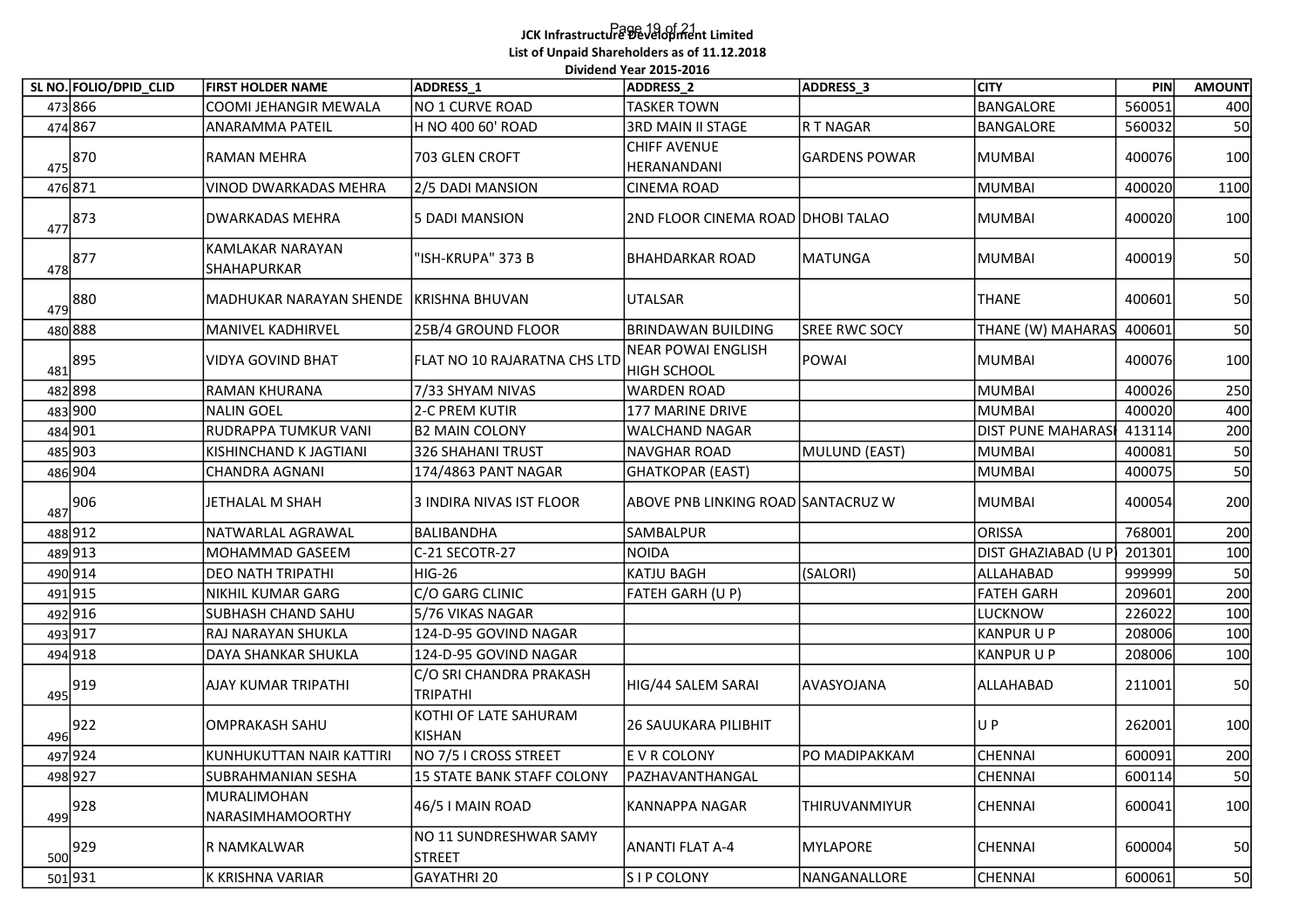## Page 20 of 21 JCK Infrastructure Development Limited List of Unpaid Shareholders as of 11.12.2018

|                      | SL NO. FOLIO/DPID_CLID | <b>FIRST HOLDER NAME</b>                            | <b>ADDRESS 1</b>                                                           | Dividend Year 2015-2016<br>ADDRESS_2 | ADDRESS_3                        | <b>CITY</b>                    | PIN              | <b>AMOUNT</b> |
|----------------------|------------------------|-----------------------------------------------------|----------------------------------------------------------------------------|--------------------------------------|----------------------------------|--------------------------------|------------------|---------------|
| 502 932              |                        | KANDAYAM KOPE SURESH                                | <b>ENGINEERS INDIA LIMITED</b>                                             | H G C C SITE                         | <b>NAGOTHANE</b>                 | DIST RAIGAD MAHARA             | 402106           | 50            |
| 503 933              |                        | SHREERAM BHOLA                                      | NICC BLOCK III                                                             | 22 SHAM NATH MARG                    |                                  | <b>DELHI</b>                   | 110054           | 100           |
| 504 935              |                        | <b>DEVINDER SHINGARI</b>                            | NO 73-C                                                                    | MODEL HOUSE                          |                                  | LUDHIANA                       | 999999           | 600           |
| $\frac{505}{936}$    |                        | SARJIT SINGH CHANI                                  | <b>FLAT NO 6-D</b>                                                         | <b>BLOCIK NO 'K'</b>                 | DDA SELF LIRACHING FLAS          | <b>NEW DELHI</b>               | 110017           | 400           |
|                      |                        |                                                     |                                                                            |                                      | <b>SALEET</b>                    | DELHI                          | 110006           |               |
| 506 938<br>507 939   |                        | <b>SURENDRA CHATURVEDI</b><br>MAHESH CHANDRA MITTAL | 5505 MOTI KATRA<br><b>LIG DOUBLE STORY</b>                                 | MAI SARAK<br><b>ADA COLONY</b>       | <b>RAMGHAT ROAD</b>              | ALIGARH                        | 202001           | 100<br>50     |
|                      |                        |                                                     |                                                                            |                                      |                                  |                                |                  | 100           |
| 508 940              |                        | KRISHAN LAL MANCHANDA                               | C-19 VIJAY NAGAR                                                           |                                      |                                  | DELHI                          | 110009           |               |
| 509 941<br>510 942   |                        | TRIPTA MANCHANDA<br>N M D JAIN                      | C-19 VIJAY NAGAR<br>S/O SHRI H K JAIN                                      | 7/26 DARYAGNJ                        |                                  | DELHI<br><b>NEW DELHI</b>      | 110009<br>110002 | 100           |
|                      |                        |                                                     |                                                                            | R K PURAM                            |                                  |                                |                  | 50            |
| 511943               |                        | KUNDAN LAL KHANNA                                   | SECTOR VIII/N355                                                           |                                      |                                  | <b>NEW DELHI</b>               | 110022           | 50            |
| 512 944              |                        | J S GANDHI<br>RAJINDER KUMAR NISCHAL                | 246 AGCR ENCLAVE<br><b>B S PRABHAT APARTMENTS</b>                          | I P EXTENSION                        | <b>SHAHDARA</b>                  | DELHI                          | 110092           | 50            |
| 513 945              |                        | <b>DNYANESHWAR PUTI MILICO</b>                      |                                                                            | 162A DEVLI                           |                                  | <b>NEW DELHI</b><br><b>GOA</b> | 110062<br>403505 | 100<br>50     |
| 514 947              |                        | GIRRAJ KISHORE GUPTA                                | H NO 276 GAONKAR WADDA<br>1862 MENDUGATE CIRCULAR RD PO HATHRAS DT ALIGARJ | <b>CUDNEM</b>                        | P O SANQUETIM                    | UP                             | 204101           | 50            |
| $\frac{515}{949}$    |                        |                                                     |                                                                            |                                      |                                  |                                |                  |               |
| 516 950              |                        | HARSHADLAL R MEHTA                                  | CK 3/14 BHIKHARI DAS STREET                                                | <b>SUTTOLA VARANASI</b>              |                                  | UP                             | 221001           | 50            |
| 517951               |                        | GOPALASETTY SHAMANNA                                | 213 INDIRA NAGAR                                                           | <b>FIRT STAGE</b>                    | <b>7TH CROSS</b>                 | <b>BANGALORE</b>               | 560038           | 50            |
| 518952               |                        | <b>BNV SETTY</b>                                    | 168 DEFENCE COLONY                                                         | HAL II STAGE                         | <b>INDIRA NAGAR</b>              | BANGALORE                      | 560038           | 50            |
| $\frac{519}{ }956$   |                        | <b>KAMLESH SHIVJI</b>                               | <b>FLAT NO 4 IIND FLOOR</b>                                                | PLOT NO 404 NATARAJ-A                | LAXMINARAYAN LANE<br>MATUNGA(CR) | <b>BOMBAY</b>                  | 400019           | 50            |
| 520 957              |                        | <b>VIJAYA SAGAR CHILAKURI</b>                       | M/S REDDY & COMPANY                                                        | <b>PRAKASAM ROAD</b>                 |                                  | VIJAYAWADA                     | 520002           | 50            |
| $\frac{521}{958}$    |                        | SREELATHA RADHAKRISHNA<br><b>MENON</b>              | 15 STATE BANK COLONY                                                       | MAVOOR RD                            | CALICUT 16                       | <b>KERALA STATE</b>            | 999999           | 200           |
| $\frac{522}{ } 959 $ |                        | K JAGANNATHAN                                       | MANAGER M/S R P & G T P LTD.,                                              |                                      |                                  | <b>HINDUPUR</b>                | 515201           | 200           |
|                      |                        |                                                     |                                                                            |                                      |                                  |                                |                  |               |
| 523 962              |                        | <b>B S NEELA KANTA</b>                              | C-51 GOWDEN PET                                                            |                                      |                                  | BANGALORE                      | 560053           | 50            |
| $\frac{524}{964}$    |                        | SRINIVAS KANAKAGIRI                                 | B H PLATES & VESSELS LTD                                                   | (BHARATH HEAVY PLATES<br>VESSELS)    |                                  | <b>VISAKHAPATNAM</b>           | 300012           | 50            |
| $\frac{525}{966}$    |                        | DAMODER DEWANNAL ASAR                               | SARVODAYA NAGAR                                                            | BLOCKM NO C-54 FIFTH<br><b>FLOOR</b> | PANJRAPOLI ROAD                  | MUMBAI                         | 400004           | 50            |
| 526 970              |                        | KISHNCHAND DHARAMDAS<br>NARWANI                     | NO 605 AMBIKA DARSHAN                                                      | <b>CHOPRA CHOCK</b>                  | <b>COURT AREA</b>                | ULLAHAS NAGAR MAH 421003       |                  | 50            |
| $\frac{527}{971}$    |                        | RADHA KISHINCHAND<br>NARWANI                        | NO 605 AMBIKA DARSHAN                                                      | CHOPRA CHOWK                         | <b>COURT AREA</b>                | ULLAHAS NAGAR MAH 421003       |                  | 50            |
| $\frac{528}{973}$    |                        | SAVETRI DHARAMDAS                                   | BK NO 895 ROOM NO 3                                                        | SECTION 20                           | ULHASNAGAR                       | NAGARASTRA                     | 421003           | 50            |
|                      | $\frac{529}{974}$      | NARWANI<br>BHANWARLAL JOGHRAJJI JAIN                | 9 KALYAN KUTIR                                                             | NEAR LOHKA NAGAR                     | L B SHASTRI MARG KURLA<br>(W)    | <b>MUMBAI</b>                  | 400070           | 50            |